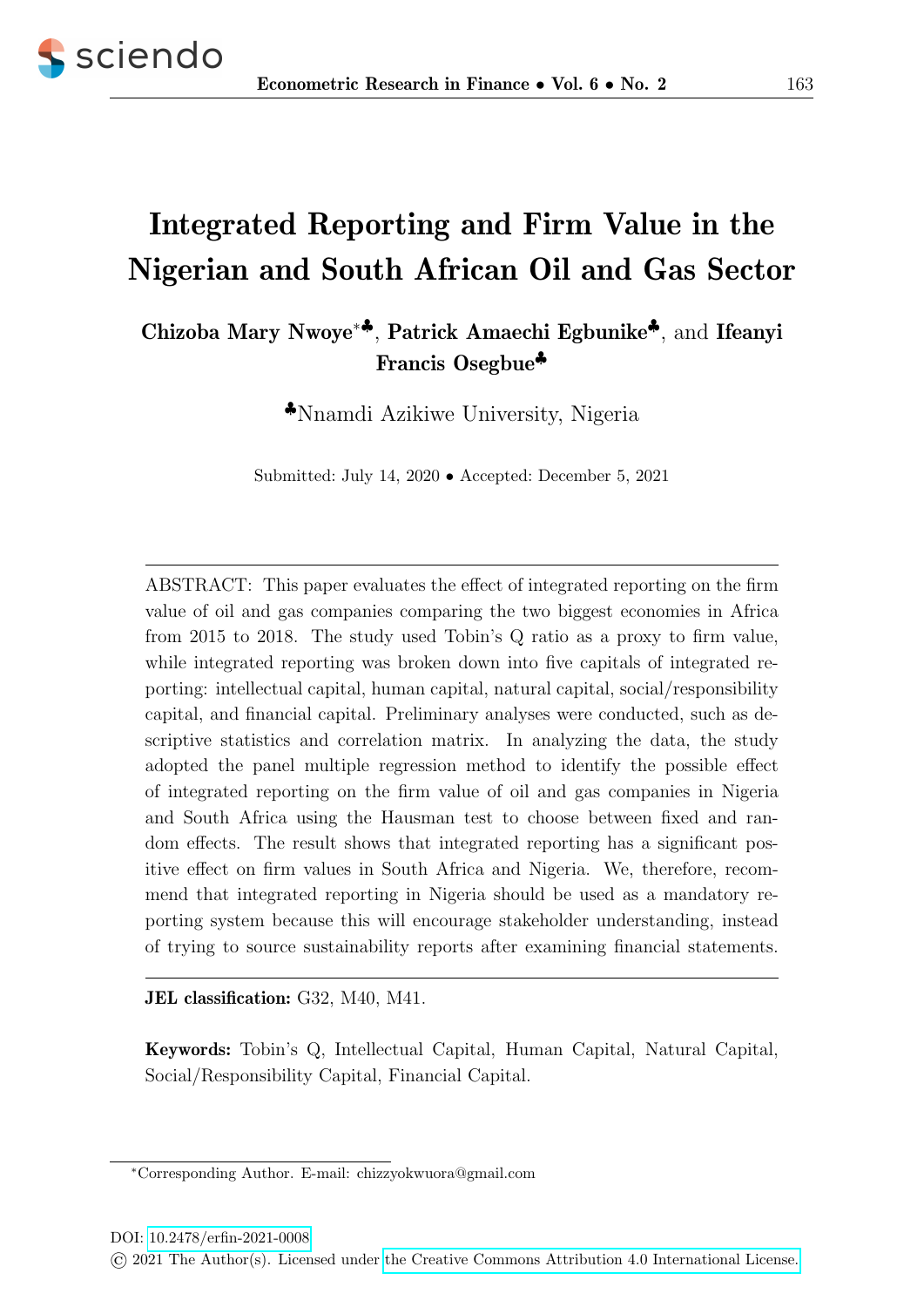### 1 Introduction

As a result of the impact of the activities of corporate organizations on society and its environment, which include disposal of hazardous waste, gas emissions, and the greenhouse effect from the pollution of oil and gas companies and other sectors, stakeholders have continued to demand more information about the non-financial activities of corporations after the global financial crisis of 2007-2009 [\(Velte and Stawinoga, 2017\)](#page-18-0). This has led to the voluntary provision of a separate publication of social and environmental reports by some organizations. Nevertheless, most organizations tend to ignore these reports either as a result of the negative impact of their activities on society or because of the cost of publishing two separate reports. However, [Wilburn and Wilburn](#page-18-1) [\(2016\)](#page-18-1) condemned the publication of separate social and responsibility reports outside the financial reporting system, referring to the corporate scandals of Toshiba Corporation and Volkswagen AG. In 2015, Volkswagen AG demonstrated a weakness in its sustainability index reporting (social and environmental report), which was later removed because of a fraudulent accounting scandal [\(S&P Dow Jones Indices, 2015\)](#page-18-2). Toshiba Corporation had also published corporate social responsibility reports from 2011-2014 that were not part of their strategic mission and included initiatives that were outside the financial reporting system [\(S&P Dow Jones Indices, 2015\)](#page-18-2). As a result, stakeholders criticized the link between the traditional financial reports and the stand-alone sustainability (social and environmental) report.

Consequently, in 2013, the International Integrated Reporting Council, which is a global body of regulators, investors, companies, standard-setting bodies, accountants, and non-governmental organizations, launched a pilot program regarding the issuance of integrated reports. [Eccles and Krzus](#page-16-0) [\(2010\)](#page-16-0) see this form of reporting as a "one report", that is, a single report that covers finance, sustainability, risk management and strategy, human resources, corporate communication, stakeholder engagement, performance reporting, governance, and regulatory reporting, and information technology and operations management. Following the King Code of Governance Principles, wherein companies listed on the Johannesburg Stock Exchange (JSE) were mandated to adopt integrated reporting as of March 2010, it was recommended that corporations should also adopt integrated reporting on an "apply or explain" basis. According to Hoffman from KPMG in South Africa [\(Hoffman, 2012\)](#page-16-1), one year into the adoption of integrated reporting in South Africa, over 80 companies experienced a positive impact on their strategic thinking.

On the other hand, Nigeria has yet to adopt a mandatory guideline on integrated reporting, irrespective of controversies among the host community because of disposal of hazardous waste in that state's oil and gas sector [\(Main and Hespenheide, 2012\)](#page-17-0). This has become a major concern to stakeholders in Nigeria, giving rise to questions such as: Does integrated reporting positively drive the value of firms? Does integrated reporting have an insignificant effect on the firms' value? Would a mandatory disclosure of integrated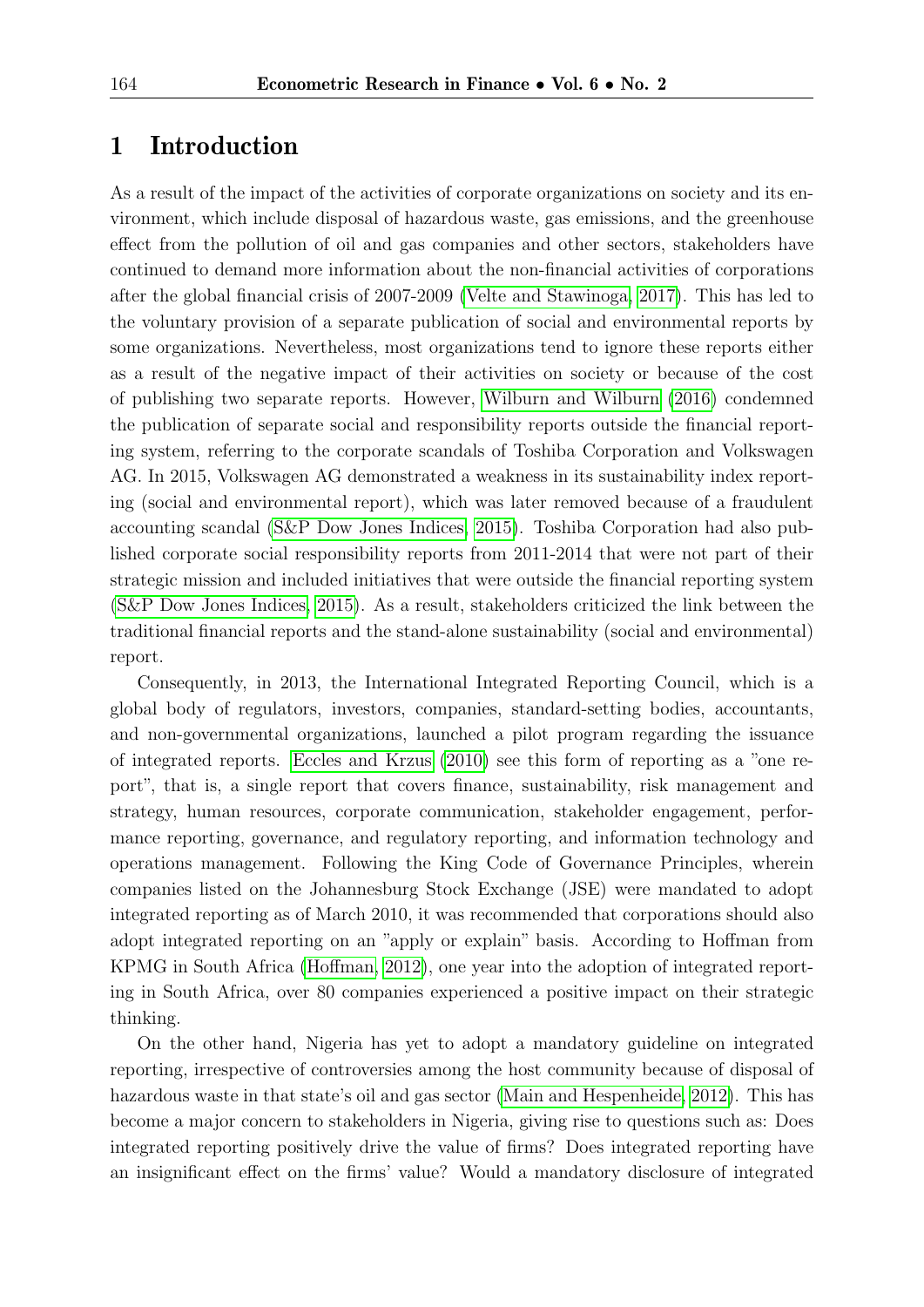reporting increase the value of firms? What is the effect of integrated reporting on the value of firms in both Nigeria and South Africa?

[Eccles and Krzus](#page-16-0) [\(2010\)](#page-16-0) state that companies should adopt integrated reporting in their external reporting for two main reasons. First, they should do so to create value not only for their shareholders but also for society as a whole by means of creating a sustainable strategy. Second, it is a simplified report that sends a single message to all stakeholders as an element of improving information disclosure and financial transparency. The creation of value is the central point of integrated reporting because the value is shaped by factors additional to financial performance, such as reliance on the environment, social reputation, human capital skills, and others. Many studies have been done globally on integrated reporting such as [Lee and Yeo](#page-17-1) [\(2016\)](#page-17-1); [Haji and Anifowose](#page-16-2) [\(2016\)](#page-16-2); [Higgins et al.](#page-16-3) [\(2014\)](#page-16-3); [Madan](#page-17-2) [\(2017\)](#page-17-2) in Malaysia, [Ayoola and Ilasanmi](#page-15-0) [\(2013\)](#page-15-0) in Nigeria, and [Orshi et al.](#page-17-3) [\(2019\)](#page-17-3) in Nigeria. However, most of these researchers were focused on a single country or region, such as [Nurkumalasari et al.](#page-17-4) [\(2019\)](#page-17-4) in Asia. In contrast, there have not been many studies comparing mandatory and voluntary reporting such as in Nigeria and South Africa.

This study compares the effect of integrated reporting on firm value in the Nigerian and South African oil and gas sector within the present voluntary and mandatory framework in the two countries. Although the main objective of the study is to determine the effect of integrated reporting on firm value in the South African and Nigerian oil and gas sector, our specific objectives include:

- 1. Determining the effect of financial capital disclosures on firm value in the Nigerian and South African oil and gas sector.
- 2. Examining the effect of intellectual capital on firm value in the Nigerian and South African oil and gas sector.
- 3. Ascertaining the effect of natural capital disclosures on firm value in the Nigerian and South African oil and gas sector.
- 4. Investigating the impact of human capital disclosure on firm value in the Nigerian and South African oil and gas sector.
- 5. Ascertaining the effect of social/relationship capital disclosure on firm value in the Nigerian and South African oil and gas sector.

### 2 Literature Review

#### 2.1 Conceptual Review

#### 2.1.1 Integrated Reporting

As a result of the global financial crisis between 2007 and 2009, the International Integrated Reporting Council (IIRC) was established, and in December 2013, the International Integrated Reporting Framework was published with the sole aim of explaining to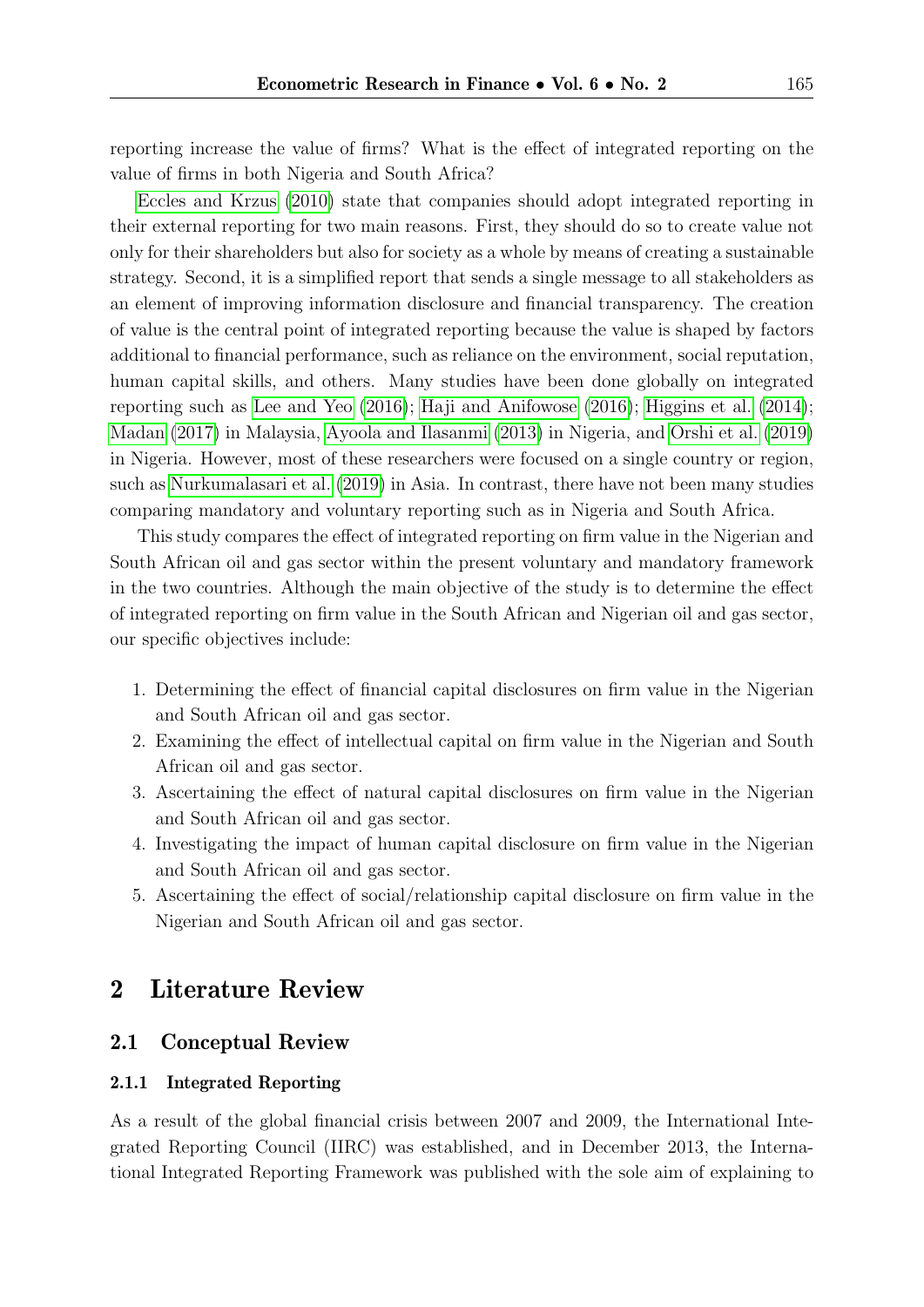providers of financial capital how an organization creates value over time [\(IIRC, 2013\)](#page-16-4). Integrated reporting is seen as the most debated issue in corporate reporting; it is without a universally accepted global framework and, therefore, largely a voluntary practice [\(Bhasin, 2017\)](#page-15-1). According to the [IIRC](#page-16-4) [\(2013\)](#page-16-4), integrated reporting is defined as a kind of interconnected organized reporting that includes interrelated information about several internal and external aspects of an organization. Its main objective is to provide financial capital providers with enough information about the value creation (for the short, medium, and long-term) process of an organization. The IIRC also defined it as a concise communication about how an organization's strategy, governance, performance, and prospects (in the context of its external environment) lead to the creation of value in the short, medium, and long term. The IIRC states that integrated reporting prepared in line with the framework will improve the quality of information and its usefulness to providers of financial capital and other users to the extent that, in the long term, it will become the corporate reporting norm [\(IIRC, 2013\)](#page-16-4).

While [Eccles and Krzus](#page-16-0) [\(2010\)](#page-16-0) defined it as "one report", [Busco et al.](#page-15-2) [\(2013\)](#page-15-2) see it as a report that enables organizations to present their environmental, social, or ethical information in a way that is clearly related to the financial, governance, and strategic information within an annual statement. [Main and Hespenheide](#page-17-0) [\(2012\)](#page-17-0) state that integrated reporting brings information about an organization's strategy, governance, performance, and prospects together in such a way that it reflects the commercial, social, and environmental context within which it operates. It also explains how they affect the ability of a business to create and sustain value in the short, medium, and long term according to [Haller and Staden](#page-16-5) [\(2014\)](#page-16-5).

The development of integrated reporting was motivated by two major ideas: first, the provision of additional information to investors to assist in their valuation of a firm's future performance, and second, the ability of management to respond to the changing needs of stakeholders regarding social responsibility. [Bhasin](#page-15-1) [\(2017\)](#page-15-1) sees it as a means of enhancing financial stability and rebuilding trust in capital markets while serving the real economy. The simplification of information in a single report to all stakeholders is expected to increase the transparency of a company [\(Eccles and Krzus, 2010\)](#page-16-0).

[Ernst and Young Global Ltd.](#page-16-6) [\(2014\)](#page-16-6) defines integrated reporting as a concept created to better articulate the broader range of measures that contribute to long-term value and the role organizations play in society. [Vakhrushina](#page-18-3) [\(2014\)](#page-18-3) states that "an integrated report discloses the nature of the impact of management on six types of company capital, which include financial, manufactured, intellectual, human, natural, and social/responsibility capital." Finally, [Solomon and Maroun](#page-17-5) [\(2012\)](#page-17-5) define it as a report that incorporates in clear language, material information from financial statements, a sustainability report, and other sources to enable stakeholder evaluation of an organization's performance and to make an informed assessment about its ability to create and sustain value.

It is a concept developed to better align the range of measures that contribute to long-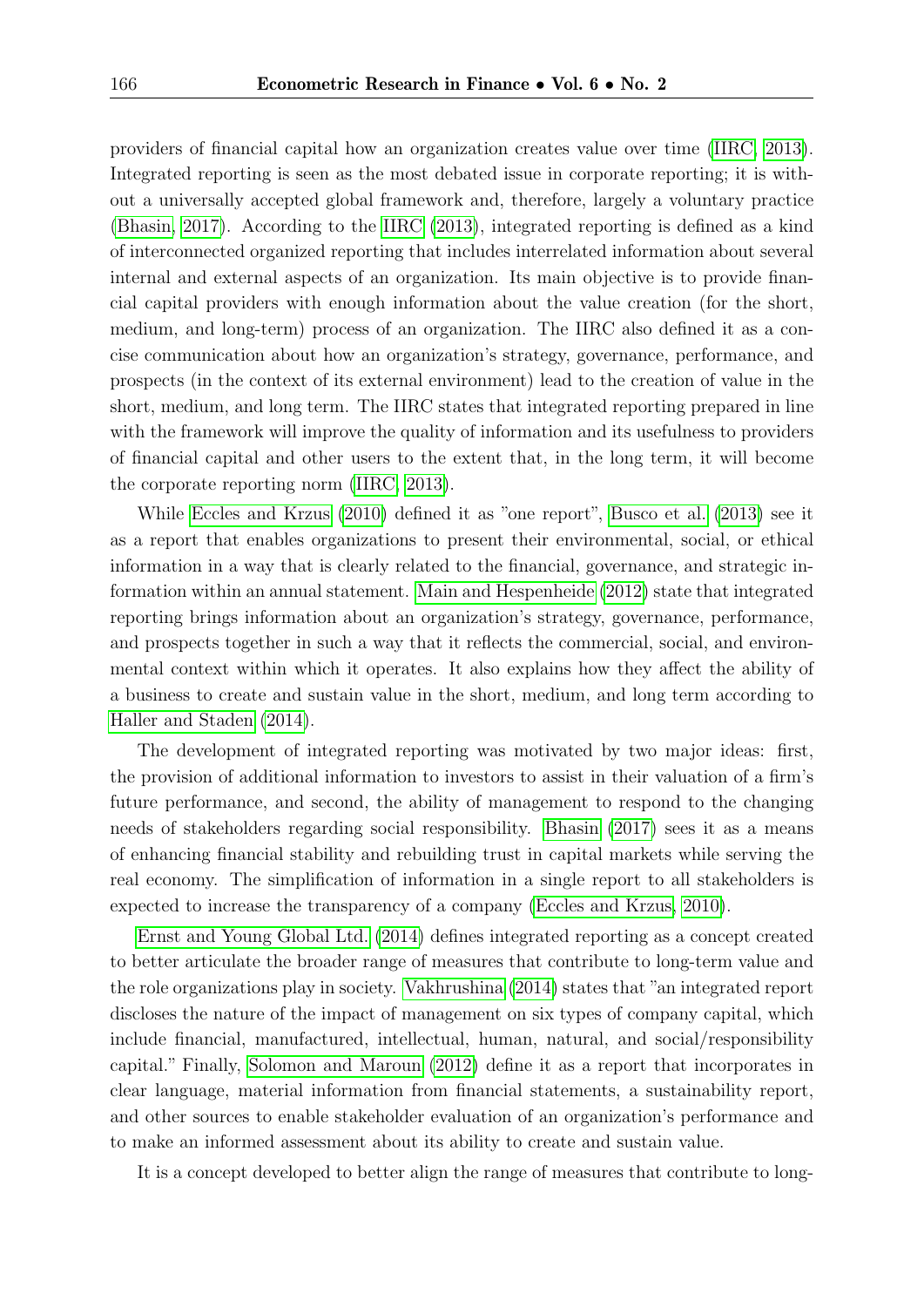term value and the role an organization plays in society. The [IIRC](#page-16-4) [\(2013\)](#page-16-4) states that the world has changed, and so should accounting reports in order to involve an integrated approach that better reflects the multidimensionality and connectivity of today's globalized world [\(Adams, 2013\)](#page-15-3). Integrated reporting is necessary because of the shortcomings of financial statements. As a result, corporate reporting shifted from the mere presentation of financial statements to the integration of financial statements, management commentary, governance issues, environmental concerns, and remuneration reporting [\(IIRC, 2013\)](#page-16-4). The concept of integrated reporting, in addition to clarifying financial capital and its ability to meet stakeholders' needs, examines five additional concepts of capital that should guide an organization's decision-making and its long-term success. These include natural capital, social/relationship capital, intellectual capital, human capital, and management capital. These additional definitions of capital should be factored into an organization's decisionmaking process and adapted into its business model. For example, [Ernst and Young](#page-16-6) [Global Ltd.](#page-16-6) [\(2014\)](#page-16-6) states that for an organization to increase its dependence on natural capital, it might have to sacrifice its financial capital and invest in the human capital capable of achieving this goal. An organization may face a choice between protecting its financial capital in the near term and increasing its profit potential in the longer term.

These decisions, if important, should be set out in an integrated report and defined in the organization's value-creation objectives. This approach goes beyond the value reflected in annual financial statements and includes the creation of an intangible value describing the impact of an organization's activity on society. It also includes a measurement (or at least a description) of how these impacts influence long-term shareholder value. The [IIRC](#page-16-4) [\(2013\)](#page-16-4) highlighted six ideas of capital that should guide an organization's decisionmaking and long-term success. [Sinclair](#page-17-6) [\(2013\)](#page-17-6) and [Bhattacharyya](#page-15-4) [\(2013\)](#page-15-4) also state that integrated reporting should be based on fundamental principles such as the concept of "capital": the business model concept, the value creation concept, and the materiality concept. These notions of capital include financial, manufactured, intellectual, human, social/relationship, and natural capital. According to [Adams](#page-15-3) [\(2013\)](#page-15-3), and [Ernst and](#page-16-6) [Young Global Ltd.](#page-16-6) [\(2014\)](#page-16-6), these ideas of capital represent stores of value that can be built up, run-down, or transformed over time in the production of goods and services.

#### 2.1.2 Firm Value

One of the fundamental concepts of integrated reporting is value creation. [Sinclair](#page-17-6) [\(2013\)](#page-17-6) and the [IIRC](#page-16-4) [\(2013\)](#page-16-4) are of the opinion that value for shareholders is created, changed, or destroyed by an organization over the short, medium, and long-term depending on the interaction between the business model, the various concepts of capital, and a range of internal and external factors which describes the assets that a firm owns; and also portrays the prosperity of the shareholder according to [Oyedokun et al.](#page-17-7) [\(2019\)](#page-17-7). Therefore, management has a responsibility to optimally maximize the values of a firm as a core objective of an organization. The performance of companies is shown through the firm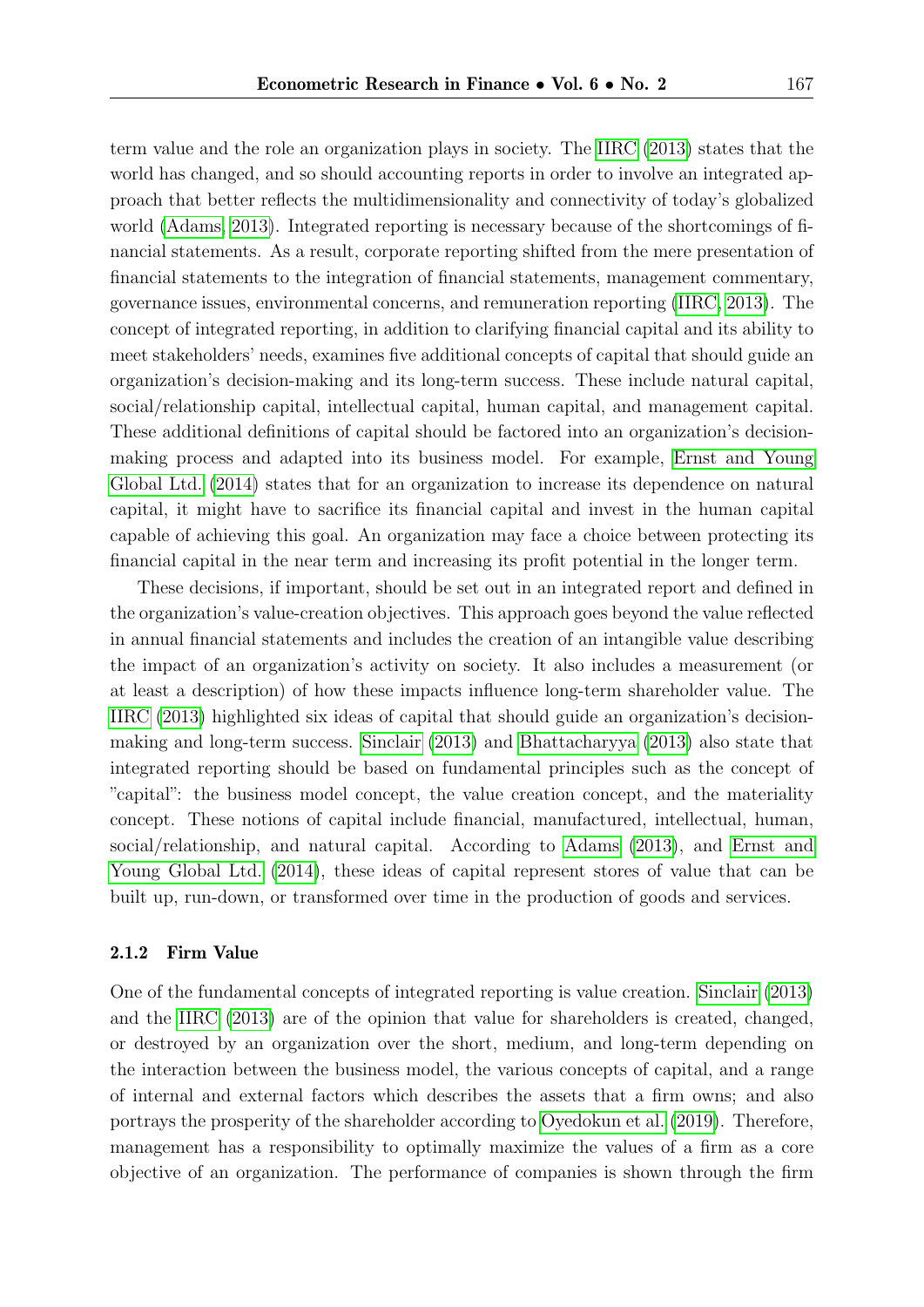value. Firm value is the angle where investors also observe the company, and it is relevant to stock price. As well, [Damodaran](#page-15-5) [\(2005\)](#page-15-5) defines firm value as the opinion of the investor towards the growth of the company. This is mostly revealed in the share price of a company. An increase in share price shows the perception of investors to the company; i.e., they are willing to pay more for a company's share with the sole aim of a higher return. The value of a company is measured in the total assets owned. It consists of the market value of shares and liabilities. [McKinsey and Company et al.](#page-17-8) [\(2010\)](#page-17-8) define value as a method of measuring performance while considering the long-term interests of not just the shareholders, but of all stakeholders in an organization. According to [Adegbie](#page-15-6) [et al.](#page-15-6) [\(2019\)](#page-15-6), value is created when investors generate future cash flows at rates of return that exceed their cost of capital. Therefore, the more capital invested at an attractive rate of return, the more value is created.

[Ernst and Young Global Ltd.](#page-16-6) [\(2014\)](#page-16-6) states that integrated reporting enables organizations to tell a comprehensive value-creation story that identifies the interdependency between all elements of the organization (both internally and externally) and that materially affects the organization's ability to create value over time. This connectivity requires integrated thinking. All the operating and functional units of an organization, as well as the various concepts of capital that it uses to create value, must be considered. This leads to integrated decision-making and actions. Therefore, integrated reporting is a product of the process of connectivity and integrated thinking in an organization. However, integrated reporting is not just about the report, but about an organization's unique approach to value creation. To translate integrated thinking into integrated reporting, an organization should convey a holistic view of strategy, governance, performance, and prospects. The integrated report should also bridge time horizons. It can, therefore, be used as a governance tool for performance-oriented management.

### 3 Theoretical Framework

The study was anchored on the stakeholder's theory of corporate governance developed by [Freeman](#page-16-7) [\(1984\)](#page-16-7), and the signaling theory developed by [Spence](#page-18-4) [\(1973\)](#page-18-4). The stakeholder theory argues that a company should be managed in the interest of its stakeholders. The interest of the stakeholders includes that of the shareholders and other direct and indirect stakeholders such as suppliers, creditors, government, and the host community [\(Freeman,](#page-16-7) [1984;](#page-16-7) [Ahmalu et al., 2017\)](#page-15-7). The signaling theory states that a corporate trustee has an obligation to report relevant information to the corporate capital owners, which helps in the operation of a business.

In the process of reporting, corresponding information must pass the corporate relevant signals to the capital market. The information can make the operator affect the flow of resources in the capital market to a certain extent to improve the enterprise's interests. According to [Kirmani and Rao](#page-17-9) [\(2000\)](#page-17-9), for information to have influence, it should reduce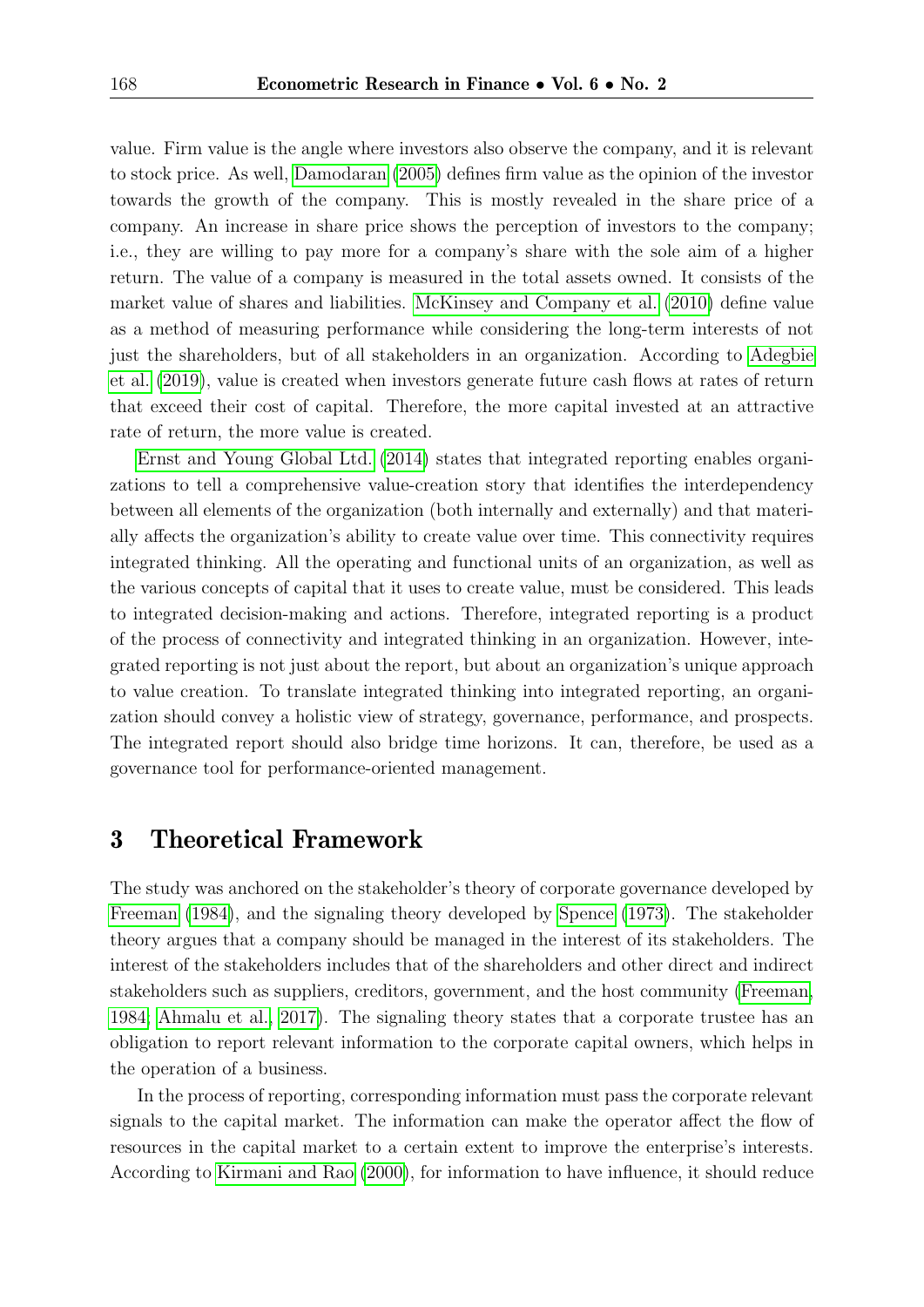information asymmetry among those involved in the contract, and it should be able to describe the information. However, [Erdem and Swait](#page-16-8) [\(1998\)](#page-16-8) are of the opinion that a signal should be transparent to both the provider and the user and must be credible to avoid adverse effects.

### 4 Empirical Review

[Ayoola and Ilasanmi](#page-15-0) [\(2013\)](#page-15-0) in their article "Business Case for Integrated Reporting in the Nigerian Oil and Gas Sector" studied six oil and gas companies using content analysis, the GRI (Global Reporting Initiative), and the oil and gas industry guidance on voluntary sustainability report published by the International Petroleum Industry Environmental Conservation Association [\(IPIECA, 2005\)](#page-16-9). They found that oil companies in Nigeria differ in their mode of reporting. This has resulted in a lack of comparison from one company to another. As well, there was no proper identification of the relevant stakeholders for engagement in the communities where operations were domiciled. Additionally, efforts to address environmental, social, and governance issues were shortterm, ad hoc, and remained unrelated to the core activities of the corporations because long-term sustainability was not embedded as a core function of the businesses. They, therefore, concluded that integrated reporting should be made mandatory in Nigeria in order to ensure a uniform mode of reporting amongst quoted oil and gas companies in that country.

Also, [Adegboyegun et al.](#page-15-8) [\(2020\)](#page-15-8) studied integrated reporting and corporate performance in Nigeria's banking industry with a sample size of 10 quoted banks from 2009-2018, using ordinary least square regression and panel co-integration techniques for analyzing the impact of integrated reporting on corporate performance. They found that integrated reporting has no significant impact on corporate performance in the short run, but has a significant effect on firm performance in the long run. Hence, they concluded that integrated reporting should be made mandatory and adopted as a standard (like in South Africa) in order to strengthen long-term relationships.

[Adegbie et al.](#page-15-6) [\(2019\)](#page-15-6) evaluated integrated reporting and the value of listed manufacturing firms in Nigeria with a sample size of 38 manufacturing companies from 2012-2016, using Tobin's Q as a proxy for firm value and ordinary least square regression as a method of analysis. They concluded that integrated reporting is still at its early stage of adoption in Nigeria, and could be useful in determining a firm's value among the listed manufacturing companies in that state. They, therefore, recommended that regulators should increase awareness, training, and provide a framework for the mandatory adoption of integrated reporting in Nigeria. Finally, [Iyoha et al.](#page-17-10) [\(2017\)](#page-17-10) assessed the impact of integrated reporting on value creation from the bankers' perspective in Nigeria. The study used primary data by issuing 98 questionnaires to bankers. Their responses revealed that integrated reporting has a significant impact on the value of firms. As a result, they concluded that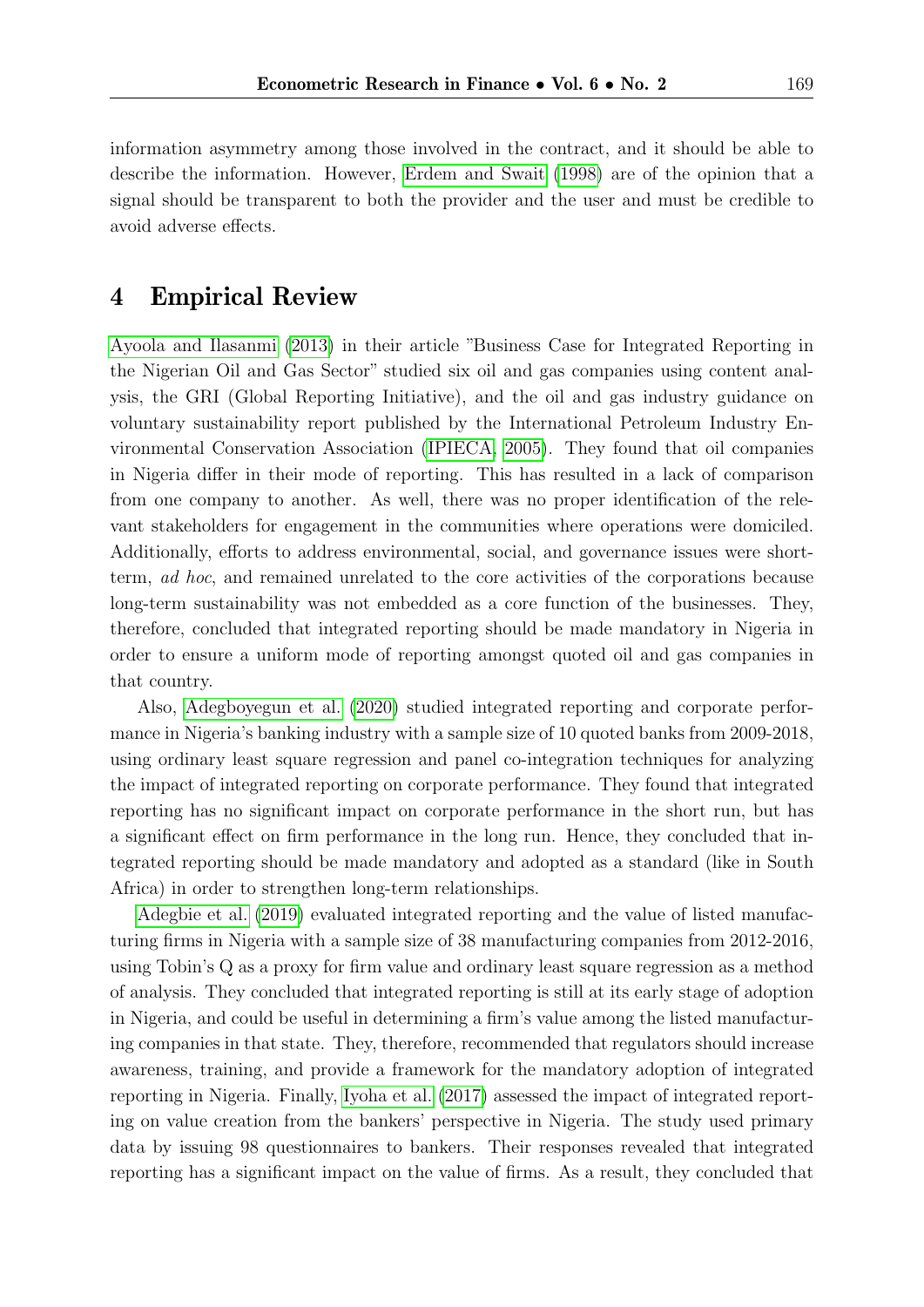awareness campaigns should be carried out to inform organizations about the need for integrated reporting.

In South Africa, [Lee and Yeo](#page-17-1) [\(2016\)](#page-17-1) examined the relationship between integrated reporting and firm valuation in listed firms in the JSE using cross-sectional data from 2010-2013. A self-constructed integrated reporting score was used, and Tobin's Q was used as the proxy for firm valuation. The study found that firm valuation has a positive relationship with integrated disclosures, and the benefits exceed its cost. Also, in terms of the stock market and accounting performance, firms with high integrated reporting performed better than firms with a low score for integrated reporting. [Haji and Anifowose](#page-16-2) [\(2016\)](#page-16-2) examined the trend in integrated reporting practice in South Africa as a result of the mandatory disclosure issued by the JSE. They concluded that there is an improvement in the quality of integrated reporting practices following the regulation, but that some firms are still not serious about the regulation.

Similarly, [Setia et al.](#page-17-11) [\(2015\)](#page-17-11) examined integrated reporting in South Africa. Based on a sample size of the top 25 JSE listed companies from 2009-2012 and using content analysis, they analyzed the changes in the extent of disclosure of the various capital types using t-tests. They found that the introduction of integrated reporting in South Africa has resulted in an increase in the disclosure of human, social/relationship, natural, and intellectual capital information of the quoted companies. They, therefore, concluded that an increase in the disclosure of social and relationship capital is statistically and significantly greater than the increase in the disclosure of other capital types. Their findings indicate that the JSE-quoted companies are adopting a legitimate strategy based on symbolic management when preparing integrated reports.

Additionally, [Cosma et al.](#page-15-9) [\(2018\)](#page-15-9) examined the effect of integrated reports on firm value in South Africa between 2013 and 2016. The study used stock return as a proxy for firm value, while the national market index return was used as a proxy for integrated reporting. The ordinary least square regression was used as a method of analysis. In this study, they found that integrated reporting had a positive effect on firm performance. As a result, they concluded that firm managers should increase their quality of integrated disclosure.

[Doni et al.](#page-16-10) [\(2016\)](#page-16-10) investigated the early adoption of integrated reporting in South Africa's mining industry using content analysis, specifically, of the level of financial and non-financial disclosures by companies. The paper assessed the nature and extent of non-financial disclosures in corporate reports of mining companies listed on the JSE for one year. The results do not highlight good practices of non-financial disclosure: the overall analysis does not detect homogeneous behavior among companies. The higher incidence of issues on key performance indicator (KPI) targets and governance structures could be due to their relationship to certain listing requirements. They concluded that integrated reporting is still in its early stages, and findings from the first adopters provide an insightful overview about its threats and weaknesses and give practical suggestions for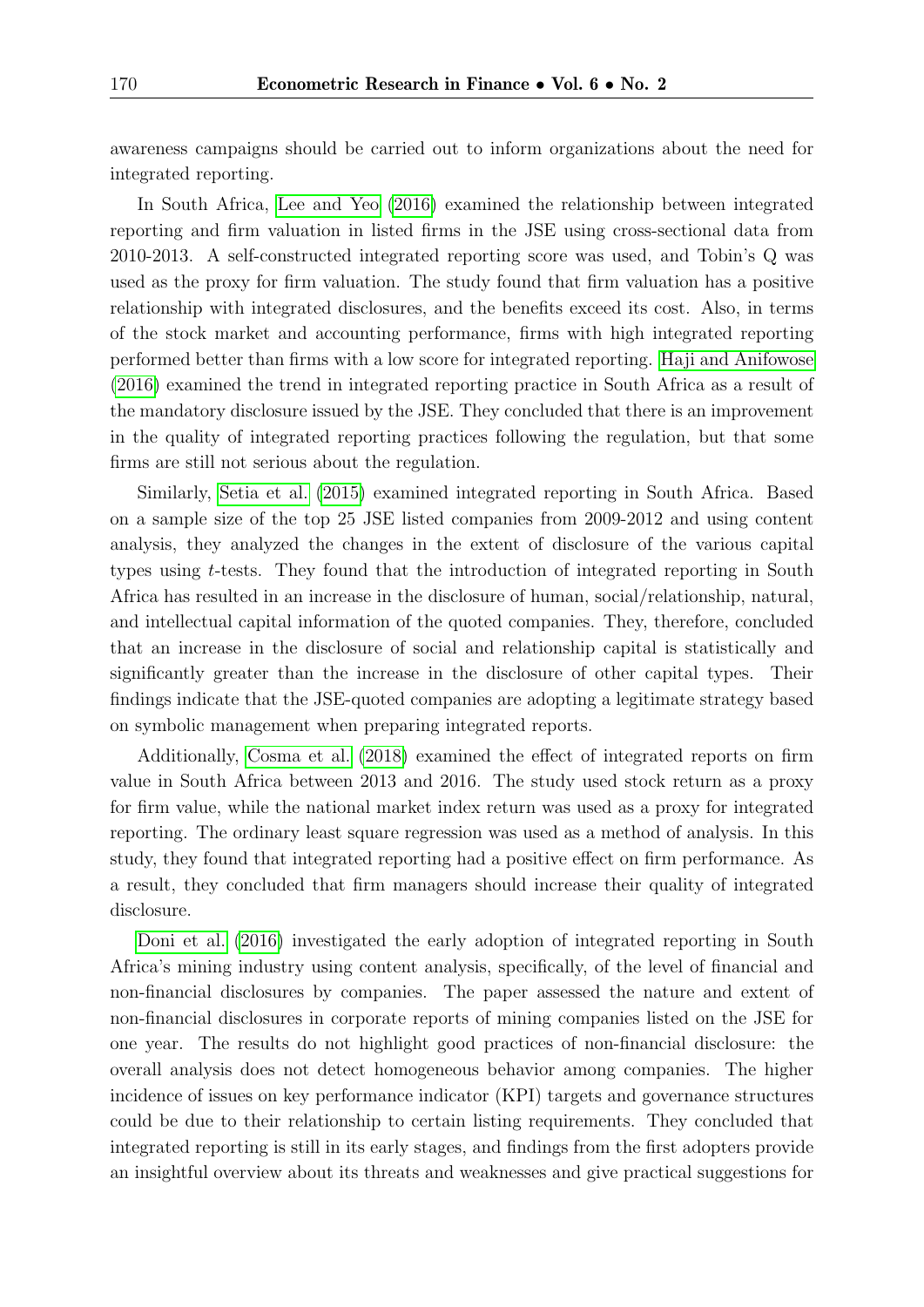its preparers and users.

[Appiagyei et al.](#page-15-10) [\(2016\)](#page-15-10) examined the relationship between integrated reporting and firm performance using a comparative study of the JSE, where integrated reporting is mandatory, and the Australian Stock Exchange (ASX), where integrated reporting is voluntary, from 2012-2015 using the disclosure index provided by [Setia et al.](#page-17-11) [\(2015\)](#page-17-11) for integrated reporting. They found that a significant difference exists between the quality of integrated reports in South Africa and that in Australia because of differences in their respective regulatory settings. They thus concluded that integrated reports should be encouraged in large firms in Australia, as it is expected to yield some desired benefits.

Finally, [Suttipun](#page-18-5) [\(2017\)](#page-18-5) examined the extent of integrated reporting in the annual reports of companies listed on the Stock Exchange of Thailand, and the effect of integrated reporting on corporate financial performance. A sample of 150 listed companies was picked, and content analysis was used on the annual reports for the years 2012 to 2015. The capital for sustainability reporting was used as a proxy for integrated reporting (IR). The most common IR related to intellectual capital was 30% of the total IR, followed by social capital reporting (21%), human capital reporting (13%), manufactured capital reporting (10%), and environmental reporting (7%). The manufactured capital reporting positively affected the level of IR, while environmental reporting had a negative effect on the level of IR.

In summary, studies in South Africa, such as [Lee and Yeo](#page-17-1) [\(2016\)](#page-17-1), [Setia et al.](#page-17-11) [\(2015\)](#page-17-11), and [Cosma et al.](#page-15-9) [\(2018\)](#page-15-9), concluded that integrated reporting had a significant effect on the values and performance of firms. However, studies such as [Doni et al.](#page-16-10) [\(2016\)](#page-16-10) concluded that integrated reporting does not highlight good practices of non-financial disclosure and does not detect homogeneous behavior among companies as a result of its early adoption. [Haji and Anifowose](#page-16-2) [\(2016\)](#page-16-2) concluded that integrated reporting is still viewed as a ceremonial report by some companies. In Nigeria, [Adegbie et al.](#page-15-6) [\(2019\)](#page-15-6), [Iyoha et al.](#page-17-10) [\(2017\)](#page-17-10), and [Adegboyegun et al.](#page-15-8) [\(2020\)](#page-15-8) concluded that integrated reporting had a positive effect on firm value, and encouraged its mandatory implementation. Finally, [Ayoola and](#page-15-0) [Ilasanmi](#page-15-0) [\(2013\)](#page-15-0) found that oil companies in Nigeria differ in their mode of reporting; therefore, the results are inconclusive. They also found that integrated reporting is not being applied by oil companies in Nigeria.

Despite the established benefits of integrated reporting, it is not a mandatory report in Nigeria. As a result, material non-financial information is not included in corporate annual reports, making these documents inappropriate for stakeholder decision-making. Although entities such as banks voluntarily adopted integrated reporting, which is meant to enable them to include non-financial information in their annual report, their integrated reports are still skeletal. The non-inclusion of non-financial information in the general-purpose financial statement (GPFS) has made it inadequate, incomplete, and unreliable for decision-making by stakeholders of listed entities in Nigeria. Stakeholders now require both financial and non-financial information to make optimal resource allocation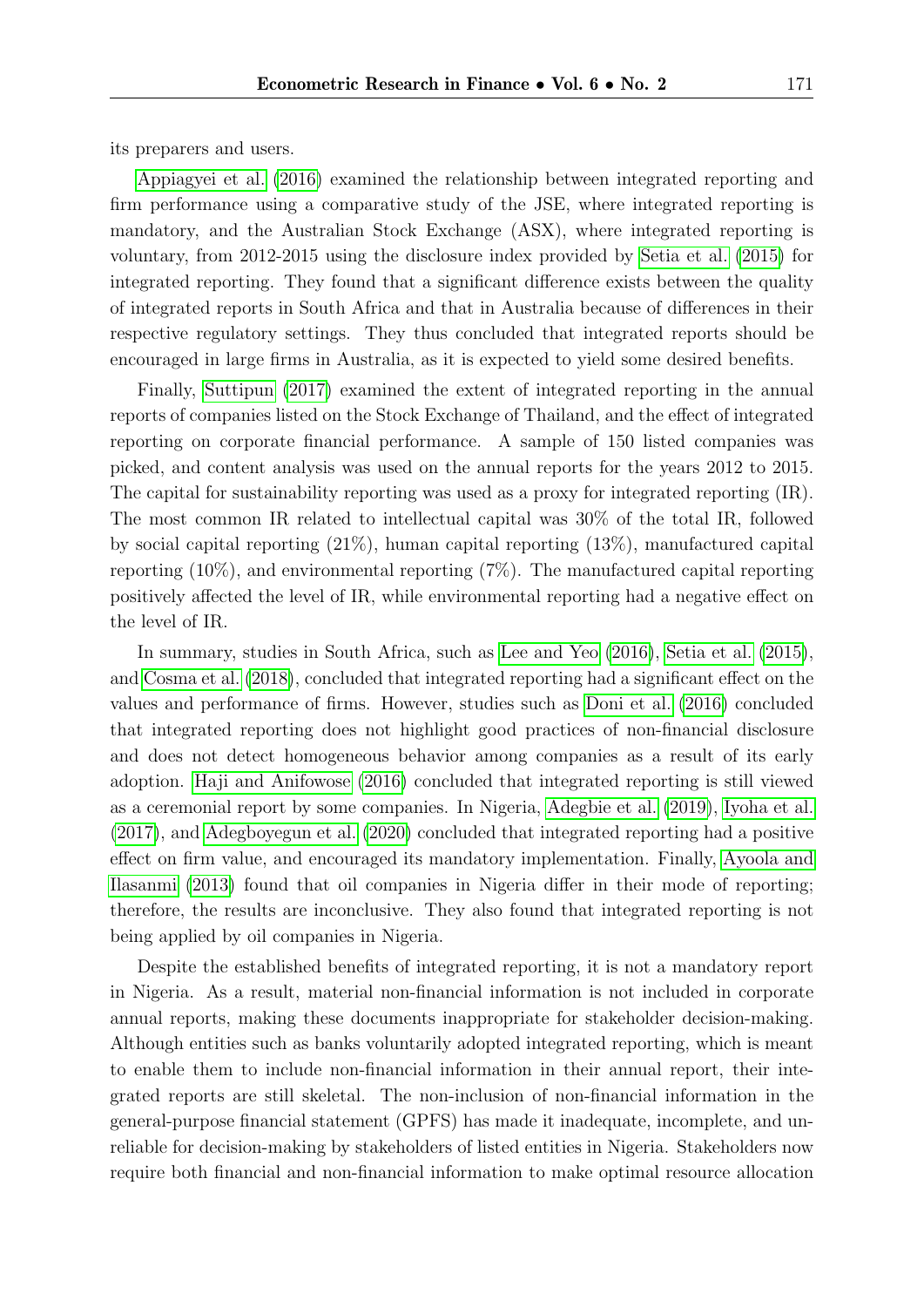decisions. Therefore, this research is aimed at filling the gap in Nigeria's stock exchange - Nigerian Exchange Group (NGX) - by determining and comparing the effect of integrated reporting on firm values of oil companies quoted on the NGX (where integrated reporting is voluntary), and the firm values of quoted oil companies on the JSE (where integrated reporting is mandatory), and where its impact is already being felt by over 80% of the companies that have adopted it.

#### 5 Data and Models

The study uses six quoted oil and gas companies in South Africa whose integrated reports can be accessed online, and twelve quoted oil and gas companies in Nigeria from 2015-2018. This is because integrated reporting is mandatory in South Africa, while it is voluntary in Nigeria. The comparison will provide insight into both the mandatory and voluntary reporting environments.

#### 5.1 The Indicators

In specifying our linear regression model for the effect of integrated reporting on firm value, our major variables include the five capitals of integrated reporting as stated by [Global](#page-16-11) [Reporting Initiative](#page-16-11) [\(2006\)](#page-16-11) and used by [Suttipun](#page-18-5) [\(2017\)](#page-18-5), and [Ayoola and Ilasanmi](#page-15-0) [\(2013\)](#page-15-0): disclosure of intellectual capital,  $(DIC)$ , disclosure of human capital  $(DHC)$ , disclosure of natural capital  $(DNC)$ , disclosure of social/responsibility capital  $(DSRC)$ , and disclosure of financial capital  $(DFC)$ . Also included in the model are the cross-section (selected oil and gas quoted companies) and years (2015-2018) in the panel regressions. In the light of the above, we used Tobin's Q as a measure of firm value for the study; this is also based on the methods used by [Adegbie et al.](#page-15-6) [\(2019\)](#page-15-6), and [Oyedokun et al.](#page-17-7) [\(2019\)](#page-17-7).

Financial capital is the pool of funds that is available to an organization for use in the production of goods or the provision of services, or obtained through financings, such as debt, equity, or grants, or generated through operations or investments.

Human capital is the employee's skills and competence, and their ability to innovate and align their support to an organization's governance framework and ethical values, such as its recognition of human rights, and ability to understand and implement an organization's strategies.

Manufactured capital is human-created, production-oriented equipment and tools, and manufactured physical objects that are available to an organization for use in the production of goods or the provision of services, including buildings, equipment, and infrastructure (such as roads, ports, bridges, and waste and water treatment plants).

Social/relationship capital is seen as the institutions and the relationships that exist within and between communities, stakeholders, and other networks, and the ability to share information to enhance individual and collective well-being. Social and relationship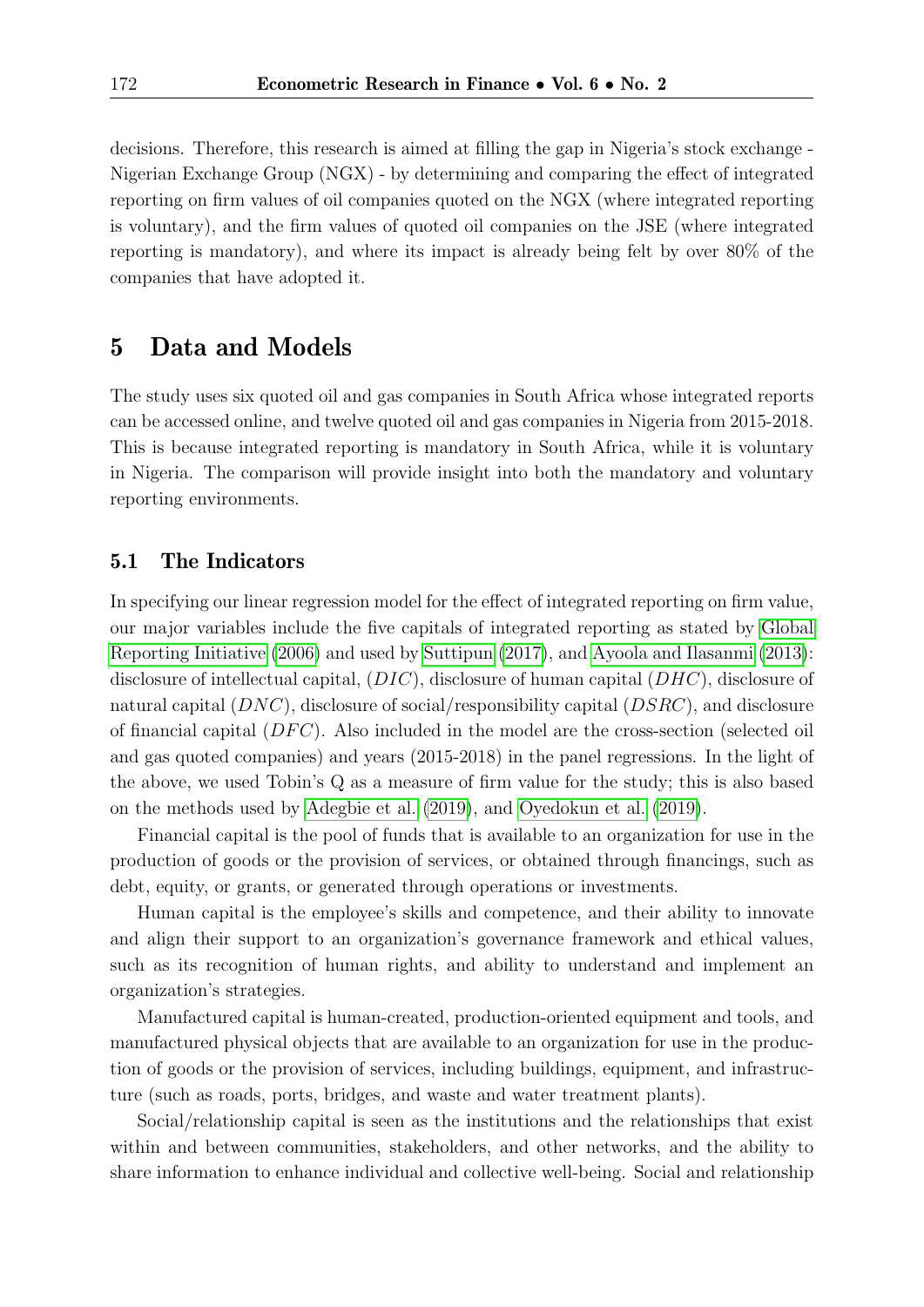capital includes shared values and common behaviors.

Natural capital is all the renewable and non-renewable environmental resources and processes that provide goods or services that support the past, current, or future prosperity of an organization. It includes air, water, land, minerals, forests, biodiversity, and ecosystem health [\(Adegbie et al., 2019\)](#page-15-6).

Intellectual capital is the knowledge-based intangible assets that provide a competitive advantage to the organization, including intellectual property, such as patents, copyrights, software, and organizational systems, procedures and protocols, and other intangibles that are associated with the brand and its reputation [\(Ayoola and Ilasanmi, 2013\)](#page-15-0).

The following scale ratings were applied in assessing the degree of reporting in the sampled companies:

|  | Table 1: Scale rating |  |
|--|-----------------------|--|
|  |                       |  |

|                            | Rating |
|----------------------------|--------|
| Issues not reported at all | 0      |
| Reported in general terms  | 1      |
| Reported in specific terms | 2      |

Source: Authors' calculations.

Tobin's Q is the ratio between physical assets and their replacement value as illustrated by [Kaldor](#page-17-12) [\(1966\)](#page-17-12) and modified by [Chung and Pruitt](#page-15-11) [\(1994\)](#page-15-11) in [Wolfe and Sauaia](#page-18-6) [\(2003\)](#page-18-6):

$$
q = (MVS+D)/TA
$$

where:  $MVS =$  market value of all outstanding shares, which is share price  $*$  outstanding shares,  $TA = total$  asset, which is the total value of property plants and equipment +  $\cosh + \text{inventories} + \text{receivables}, D = \text{net debt}.$ 

#### 5.2 Summary Statistics and Correlation Analysis

The relative statistics of these indicators are shown in Table [2](#page-11-0) across the two countries. Nigeria has the lowest level of disclosure. This can be seen as the disclosure of natural capital with a mean value of  $3\%$  and a minimum disclosure level of  $1\%$ , which implies that oil companies in Nigeria only disclose an average of 3% on their use and impact on land resources, hydrocarbon spillage, and disposal of hazardous waste as required by ESG and GRI. South Africa's disclosures show an average of 5% with a minimum disclosure level of 3% and a maximum of 12%. Additionally, oil companies in South Africa give a more detailed disclosure on human capital with an average of 14% and a minimum disclosure of 5%, while Nigeria has an average disclosure level of 12% and a minimum disclosure of 5%.

South Africa shows a Tobin's Q average value of 4.43 with a standard deviation of 1.39, unlike Nigeria with Tobin's Q level of 1.53, a standard deviation of 1.27, and a negative minimum value of 1.20. This indicates that for an average of 4.43, South Africa has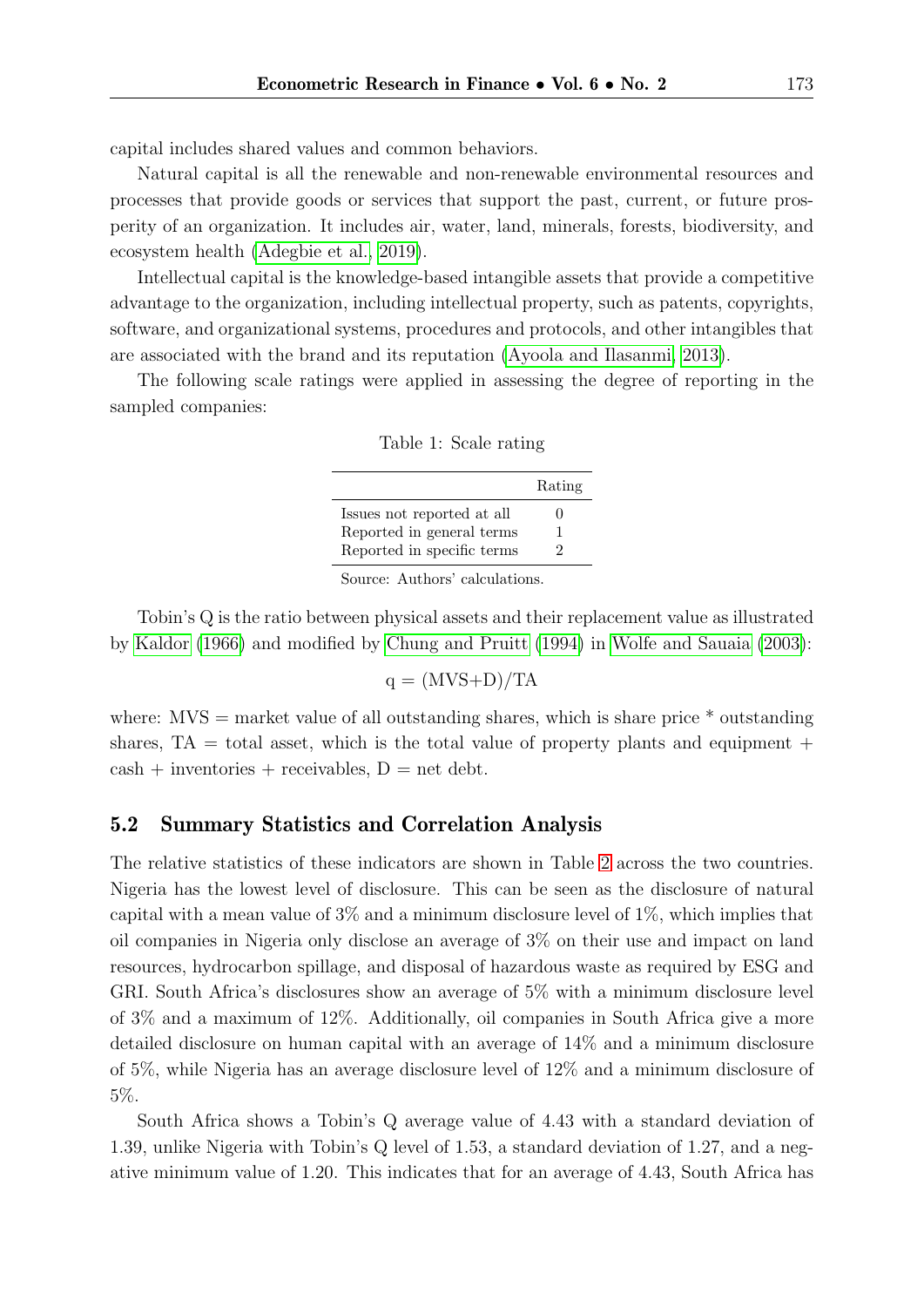a 1.3% risk of being affected by not giving a detailed disclosure because of the mandatory requirement in the Johannesburg Stock Exchange. The correlation matrix of the variables in Table [3](#page-11-1) shows that disclosure of intellectual capital (DIC) is strongly and positively related to disclosure of human capital  $(DHC)$ , which implies that the skills and competence of the employee determine how well the company's intangible assets grow. Therefore, investment in human capital increases the growth of intellectual capital. The figure of  $DIC/DNC -0.68$  shows a strong negative relationship between disclosure on natural capital and intellectual capital and a weakly negative relationship between disclosure on human capital and disclosure on natural capital. The figures of DSRC/DIC 0.19, DSRC/DHC 0.33, and DSRC/DNC 0.39 show a weakly positive relationship between disclosure on social and responsibility capital and disclosure on intellectual, human, and natural capital.

|  | Table 2: Descriptive statistics |  |
|--|---------------------------------|--|
|--|---------------------------------|--|

<span id="page-11-0"></span>

| South Africa                                         |                                                                      |                                                                     |                                                                      | Nigeria                                                              |                                                                      |                                                                         |                                                                      |                                                                      |
|------------------------------------------------------|----------------------------------------------------------------------|---------------------------------------------------------------------|----------------------------------------------------------------------|----------------------------------------------------------------------|----------------------------------------------------------------------|-------------------------------------------------------------------------|----------------------------------------------------------------------|----------------------------------------------------------------------|
| Variables                                            | Mean                                                                 | Min                                                                 | Max                                                                  | Std Dev.                                                             | Mean                                                                 | Min                                                                     | Max                                                                  | Std Dev.                                                             |
| DIC<br>DHC<br>DNC<br><i>DSRC</i><br>DEC<br>Tobin's Q | 0.122083<br>0.147500<br>0.051250<br>0.276667<br>0.077500<br>4.430417 | 0.100000<br>0.070000<br>0.030000<br>0.180000<br>0.070000<br>.420000 | 0.140000<br>0.160000<br>0.120000<br>0.340000<br>0.080000<br>6.080000 | 0.013181<br>0.025918<br>0.031251<br>0.035460<br>0.004423<br>1.394893 | 0.124167<br>0.126667<br>0.035625<br>0.282500<br>0.091458<br>1.532708 | 0.080000<br>0.050000<br>0.010000<br>0.200000<br>0.060000<br>$-1.200000$ | 0.140000<br>0.160000<br>0.100000<br>0.340000<br>0.800000<br>3.140000 | 0.016990<br>0.018944<br>0.028502<br>0.039760<br>0.104637<br>1.277450 |

<span id="page-11-1"></span>Source: Authors' calculations.

Table 3: Correlation matrix

|             | DIC       | DHC       | DNC       | DSRC DFC |        |
|-------------|-----------|-----------|-----------|----------|--------|
| DIC         | 1.0000    |           |           |          |        |
| DHC         | 0.5830    | 1.0000    |           |          |        |
| DNC         | $-0.6844$ | $-0.0003$ | 1.0000    |          |        |
| <i>DSRC</i> | 0.1900    | 0.3355    | 0.3954    | 1.0000   |        |
| DEC         | 0.0135    | 0.0132    | $-0.0399$ | 0.0630   | 1.0000 |

Source: Authors' calculations.

#### 5.3 The Model

There is extensive literature in economics and finance that has examined integrated reporting on firm value, e.g., [Adegboyegun et al.](#page-15-8) [\(2020\)](#page-15-8), [Adegbie et al.](#page-15-6) [\(2019\)](#page-15-6). Integrated reporting will be an increasing function of firm value. The underlying construct of firm value refers to Tobin's Q [\(Adegbie et al., 2019\)](#page-15-6). Since the value of firms is influenced by integrated reporting, which often is determined by factors such as intellectual capital disclosure, human capital disclosure, natural capital disclosure, social and responsibility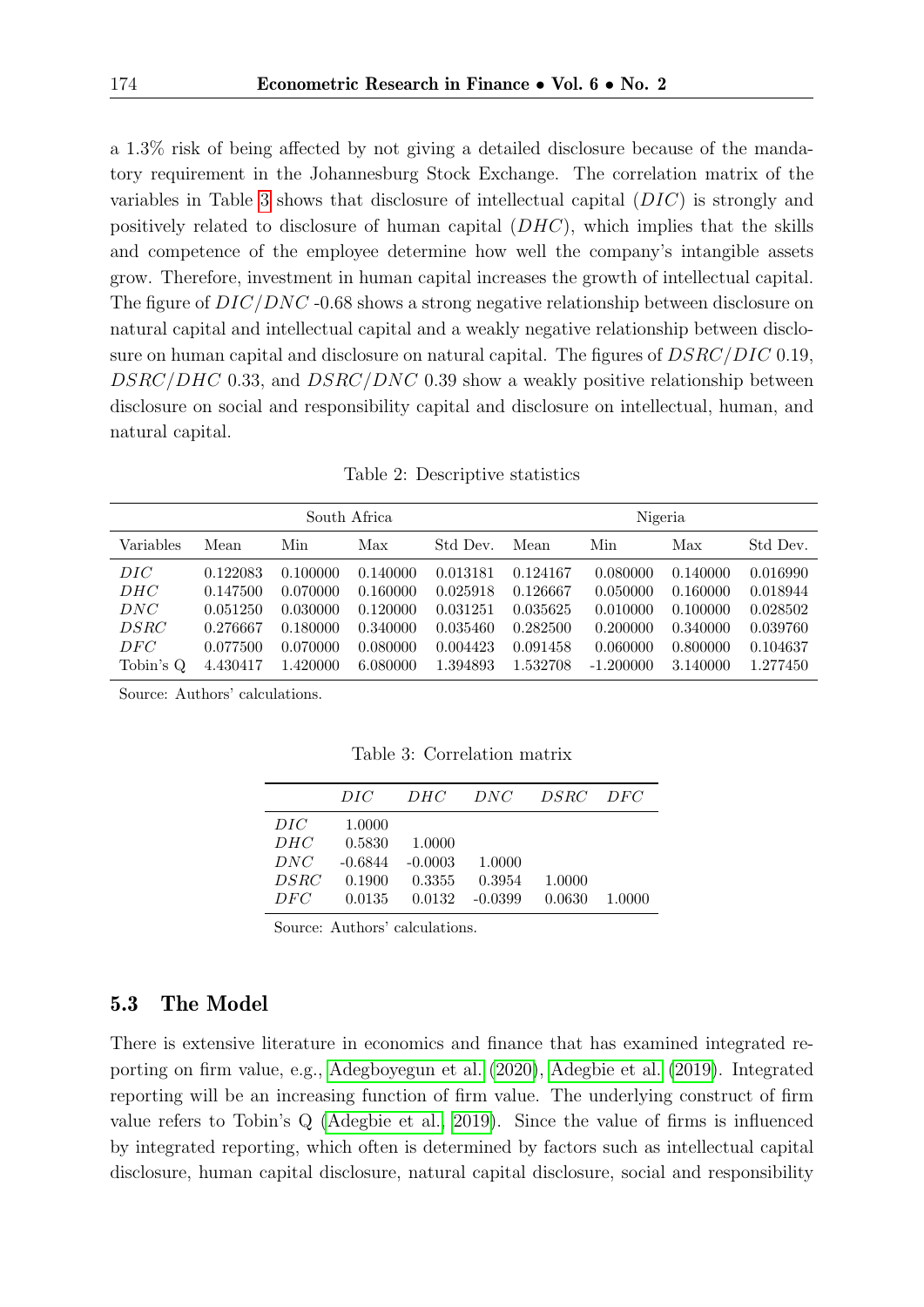capital disclosure, and financial capital disclosure, there are reasons to believe in a positive effect between integrated reporting and firm value. To evaluate the effect of integrated reporting using the full and sub-samples, we used this literature to estimate the expected firm value according to the following regression specification:

$$
TQ_{it} = \alpha_0 + \alpha_1 DIC_{it} + \alpha_2 DHC_{it} + \alpha_3 DNC_{it} + \alpha_4 DSRC_{it} + \alpha_5 DFC_{it} + u_{it} \tag{1}
$$

with a priori expectation:  $\beta_1 < 0$ ,  $\beta_2 < 0$ ,  $\beta_3 < 0$ ,  $\beta_4 > 0$ ,  $\beta_5 < 0$ , and  $TQ_{it}$  being the firm value,  $\alpha_1 DIC_{it}$  - the intellectual capital disclosure,  $\alpha_2 DHC_{it}$  - the human capital disclosure,  $\alpha_3 DNC_{it}$  - the natural capital disclosures,  $\alpha_4 DSRC_{it}$  - the social and responsibility capital disclosure,  $\alpha_5 DFC_{it}$  - the financial capital disclosure, and  $u_{it}$  - the general error term.

Furthermore, the following estimation approaches were adopted. (1) The sample model delineations; Tobin's Q allowed for the comparison of findings across the value of firms. (2) The use of static models allowed to systematically draw the significance of integrated reporting on firm value. The study used panel data of 72 observations ( $N = 18$  observations across  $T = 4$  years). Similarly, the adoption of these techniques served as robustness check for one another in order to observe the consistency of the effect of integrated reporting on firm value. The static models were the pooled ordinary least squares (POLS) model, which did not allow for heterogeneities across the panels, and the fixed effects (FE) and random effects (RE) model, which recognized panel heterogeneities square result for South Africa and Nigeria, respectively.

#### 6 Results and Discussion

In Table [4,](#page-13-0) we present an OLS pooled regression and two-panel data estimation techniques in 4 columns (ordinary least square, fixed effect, and random effect). Column 1 represents the ordinary least square result for South Africa; column 2 represents the OLS result for Nigeria; and columns 3 and 4 represent the fixed effect result and random effect result for South Africa and Nigeria, respectively. The three results revealed differences in their coefficients magnitude, signs, and number of significant variables. This clearly shows that pooled OLS regression does not reflect the heterogeneity in the sampled financial institutions. This effect is reflected in the two-panel data regression results. In selecting from the two-panel data models, the Hausman test was conducted, and the result of 0.0000 in column 3 shows that we should adopt a fixed-effect model and reject a random effect model.

This means that we will adopt, interpret, and draw conclusions as well as recommendations from the fixed effect panel data regression results for South Africa. On the other hand, the Hausman test result of 0.0672 in column 4 indicates that we should adopt and interpret the random effect as the result is above 5%. Based on the result below, the fixed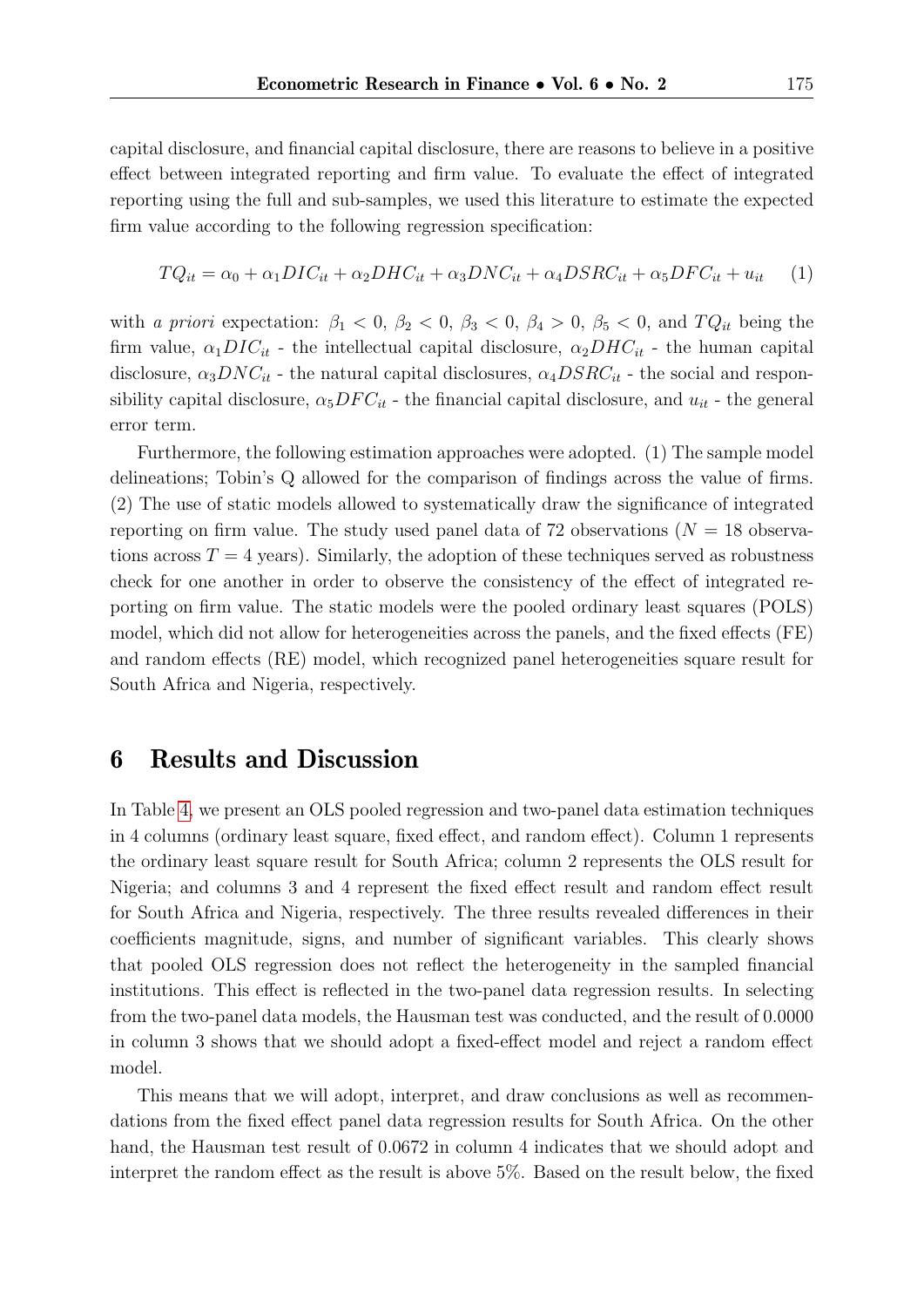effect adjusted R-squared of South Africa indicates that 96% of the activities of Tobin's Q were jointly explained by our independent variables at an overall significant level of 1%. However, for Nigeria, 22% of the activities of Tobin's Q were jointly explained by our independent variables with an overall significant level of  $1\%$  as indicated by the p-value of our F-statistics.

|                | Main Regression (OLS) |                 | Random and Fixed Effects |                 |  |
|----------------|-----------------------|-----------------|--------------------------|-----------------|--|
|                | (1)                   | (2)             | (3)                      | (4)             |  |
| $\mathbf{c}$   | $10.4***$             | $-7.18***$      | $7.09***$                | $-5.83***$      |  |
|                | (2.4)                 | $(-4.99)$       | (3.27)                   | $(-3.31)$       |  |
| DIC            | $10.2*$               | $42.74***$      | $32.44***$               | 32.90***        |  |
|                | (0.40)                | (3.51)          | (3.50)                   | (2.48)          |  |
| DHM            | $-16.9*$              | $-3.69*$        | $-16.21***$              | 2.82            |  |
|                | $(-1.61)$             | $(-0.32)$       | $(-3.85)$                | (0.26)          |  |
| DNC            | $23.20***$            | $8.30*$         | $10.76***$               | $11.75*$        |  |
|                | (2.75)                | (1.48)          | $(-2.66)$                | (1.66)          |  |
| DSRC           | $6.67*$               | $12.81***$      | $-11.41***$              | $8.77*$         |  |
|                | (1.16)                | (3.04)          | $(-2.72)$                | (1.65)          |  |
| $_{DFC}$       | $-105.04*$            | $0.42*$         | $-25.75$                 | $-0.31$         |  |
|                | (1.57)                | (0.31)          | $(-0.91)$                | $(-0.26)$       |  |
| R-Squared      | 0.51                  | 0.49            | 0.91                     | 0.30            |  |
| Adj-R-Squared  | 0.38                  | 0.44            | $\rm 0.96$               | 0.22            |  |
| $F$ -statistic | $3.8$ [0.01]***       | 8.3 $[0.0]$ *** | $58.57***$               | 3.7 $[0.0]$ *** |  |
| Hausman test   |                       |                 | 0.0000                   | 0.0672          |  |
| N(n)           | $24\,$                | 48              | 24                       | $48\,$          |  |

<span id="page-13-0"></span>Table 4: OLS pooled regression and data estimation techniques

Note: The *t*-statistics values are presented in parentheses below the coefficient estimations. The symbols \*, \*\*, and \*\*\* indicate that the coefficient estimates are statistically significant at the 1%, 5%, and 10% levels, respectively.

Source: Authors' calculations.

Disclosure on intellectual capital with a coefficient of 32.44 in column 3 and 32.90 in column 4 has a significant positive effect of 1% on Tobin's Q. This implies that an increase in intellectual capital disclosure increases the value of the firms in South Africa and Nigeria. On human capital disclosures, the coefficient is negative and statistically significant at the 1% Tobin's Q in South Africa, while in Nigeria it is positive and insignificant. This shows that an upward increase in human capital disclosures reduces the value of firms in South Africa, while a proportionate increase in human capital disclosures increases the value of firms in Nigeria. Natural capital disclosures with a coefficient of 10.76 and 11.75 have a significant positive effect of  $1\%$  and  $10\%$ , respectively, showing that a proportionate increase in natural capital disclosures increases the value of firms in both countries.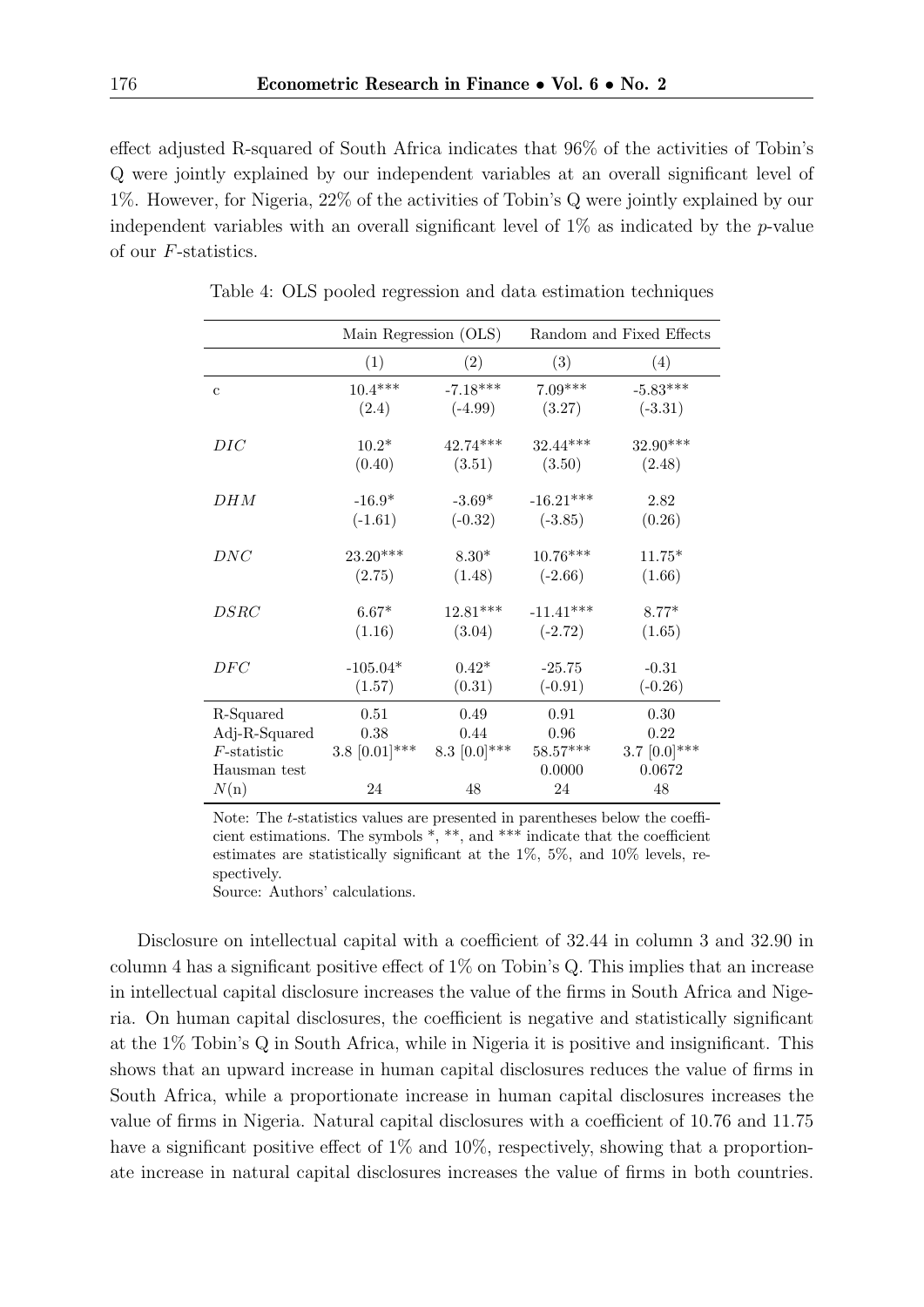However, social and responsibility capital disclosure with a coefficient of -11.41 and 8.77 has a significant effect of  $1\%$  and  $10\%$ , respectively. This implies that an increase in social and responsibility capital disclosures reduces the value of firms in South Africa, while a social and responsibility capital disclosure increases the value of firms in Nigeria. The results on financial capital disclosure indicate an insignificant negative effect on the firm value of both countries, as upward changes in financial capital disclosure reduce the value of firms.

### 7 Conclusion and Recommendation

This study evaluates the effect of integrated reporting on firm value in South Africa and Nigeria. A contribution is made on integrated reporting on firm value in both countries by comparing the voluntary and mandatory nature in the two states from 2015 to 2018. In this work, we only covered four years because integrated reporting in Nigeria became more pronounced among stakeholders within this period. However, there is no evidence of any such voluntary compliance in Nigeria. What compliance measures exist, especially in the oil and gas sector, are skeletal, ad hoc, and short-term disclosures that are unrelated to the core activities of the entities.

We reported some compelling findings, which substantiate that integrated reporting has a statistically significant effect on the value of firms in South Africa and in Nigeria (despite the skeletal publication of integrated reports in the latter country). We used the Hausman test to deal with the issue of endogeneity regressors in the regression model. The Hausman test helps to see if there is a correlation between the unique errors and the regressors in the model. It also tests the misspecification that helps us to choose between the fixed and random effect models of which the fixed effect was chosen and interpreted for South Africa, while the random effect was chosen and interpreted for Nigeria. The positive, statistically significant coefficients of integrated reporting variables-particularly, intellectual capital disclosure, natural capital disclosures, and social and responsibility capital disclosure-maintained a consistent positive significant relationship to the value of firms across all model specifications.

Other findings are that human capital disclosures reduce the value of firms in South Africa, while a proportionate increase in human capital disclosures increases the value of firms in Nigeria. Financial capital disclosure shows a negative effect on the value of firms. The reason for this is that an increase in capital expenditure and a low dividend payout reduce investors' confidence in both countries. We, therefore, recommend that regulatory bodies in Nigeria, such as its federal reporting council (which is the main standard-setting body in the country), should make integrated reporting a mandatory reporting system as in South Africa. As a result, this will encourage stakeholders and enable an overall understanding, instead of forcing them to look for sustainability reports after examining financial statements.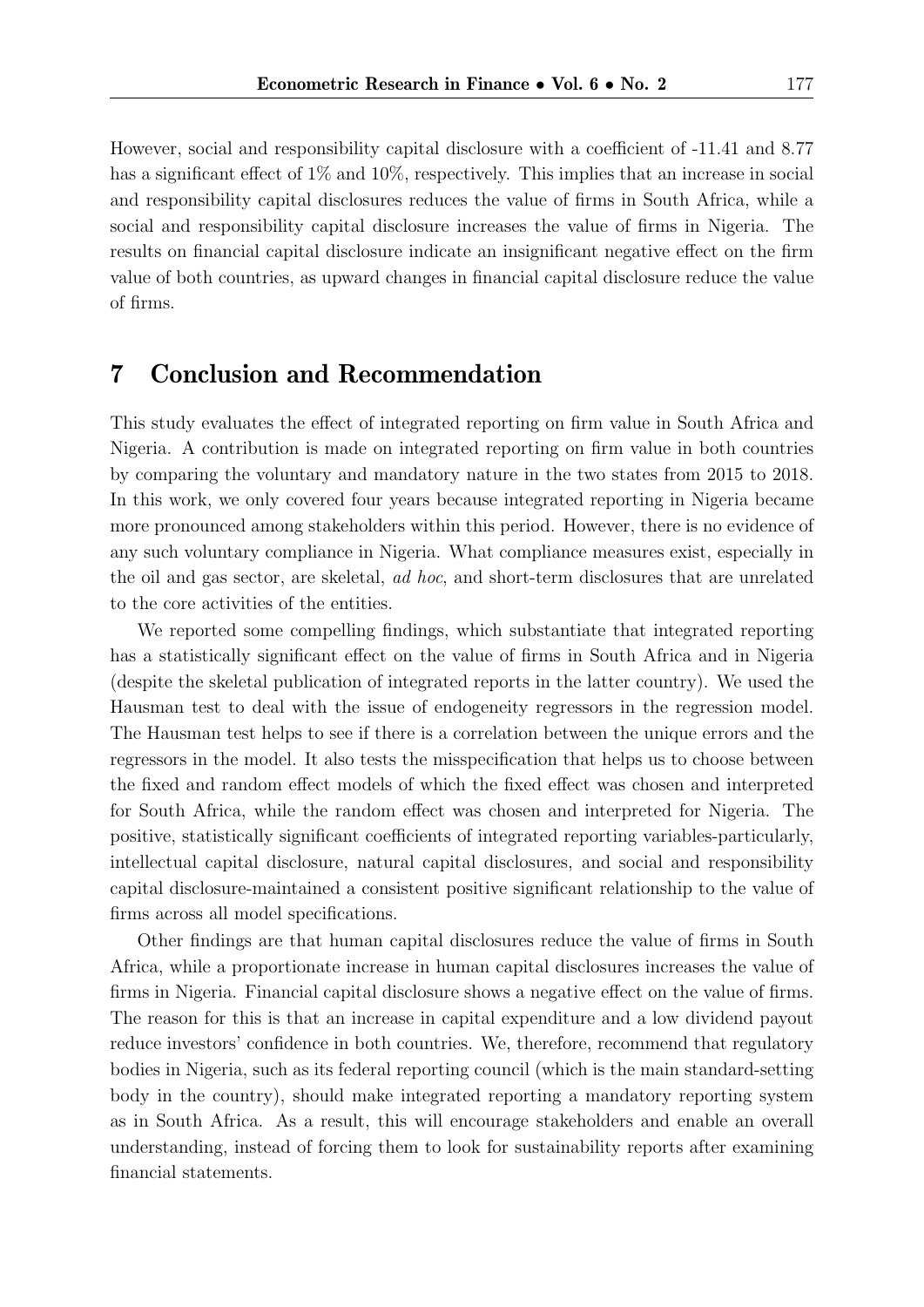### References

- <span id="page-15-3"></span>Adams, C. (2013). Integrated Reporting And The Six Capitals: What Does It All Mean? https://drcaroladams.[net/integrated-reporting-and-the-six](https://drcaroladams.net/integrated-reporting-and-the-six-capitals-what-does-it-all-mean/)[capitals-what-does-it-all-mean/](https://drcaroladams.net/integrated-reporting-and-the-six-capitals-what-does-it-all-mean/).
- <span id="page-15-6"></span>Adegbie, F. F., Akintoye, I. R., and Bello, I. (2019). Evaluation of Integrated Reporting and the Value of Listed Manufacturing Firms in Nigeria. European Journal of Accounting, Auditing and Finance Research, 7(6):93–121.
- <span id="page-15-8"></span>Adegboyegun, A. E., Alade, M. E., Ben-Caleb, E., Ademola, A. O., Eluyela, D. F., and Oladipo, O. A. (2020). Integrated Reporting and Corporate Performance in Nigeria: Evidence From the Banking Industry. Cogent Business & Management, 7(1). [https:](https://doi.org/10.1080/23311975.2020.1736866) //doi.org/10.[1080/23311975](https://doi.org/10.1080/23311975.2020.1736866).2020.1736866.
- <span id="page-15-7"></span>Ahmalu, N., Moses, N., and Obi, C. (2017). Audit Quality Determinants Evidence From Quoted Healthcare Firms In Nigeria. International Journal Of Academic Research In Accounting Finance And Management Science, 7(4):216–236.
- <span id="page-15-10"></span>Appiagyei, K., Djajadikerta, H., and Xiang, E. (2016). Integrated Reporting and Firm Performance: A Research Framework.
- <span id="page-15-0"></span>Ayoola, T. J. and Ilasanmi, O. O. (2013). Business Case for Integrated Reporting in the Nigerian Oil and Gas Sector. Issues in Social and Environmental Accounting, 7(1):30– 54.
- <span id="page-15-1"></span>Bhasin, M. (2017). Integrated Reporting: The Future of Corporate Reporting. International Journal of Management and Social Sciences Research, 6:17–31.
- <span id="page-15-4"></span>Bhattacharyya, A. K. (2013). Integrated Reporting: Concept Capital. https://www.business-standard.[com/article/opinion/integrated-reporting](https://www.business-standard.com/article/opinion/integrated-reporting-concept-capital-113051200514_1.html)[concept-capital-113051200514\\_1](https://www.business-standard.com/article/opinion/integrated-reporting-concept-capital-113051200514_1.html).html.
- <span id="page-15-2"></span>Busco, C., Frigo, M. L., Quattrone, P., and Riccaboni, A. (2013). Redefining Corporate Accountability Through Integrated Reporting: What Happens When Values and Value Creation Meet? Strategic Finance.
- <span id="page-15-11"></span>Chung, K. H. and Pruitt, S. W. (1994). A Simple Approximation of Tobin's Q. Financial Management, 23(3):70–74.
- <span id="page-15-9"></span>Cosma, S., Soana, M. G., and Venturelli, A. (2018). Does the Market Reward Integrated Report Quality? African Journal of Business Management, 12(4):78–91. [http://](http://doi.org/10.5897/AJBM2017.8469) doi.org/10.[5897/AJBM2017](http://doi.org/10.5897/AJBM2017.8469).8469.
- <span id="page-15-5"></span>Damodaran, A. (2005). Valuation Approaches and Metrics: A Survey of the Theory and Evidence. Foundations and Trends in Finance, 1(8):693–784.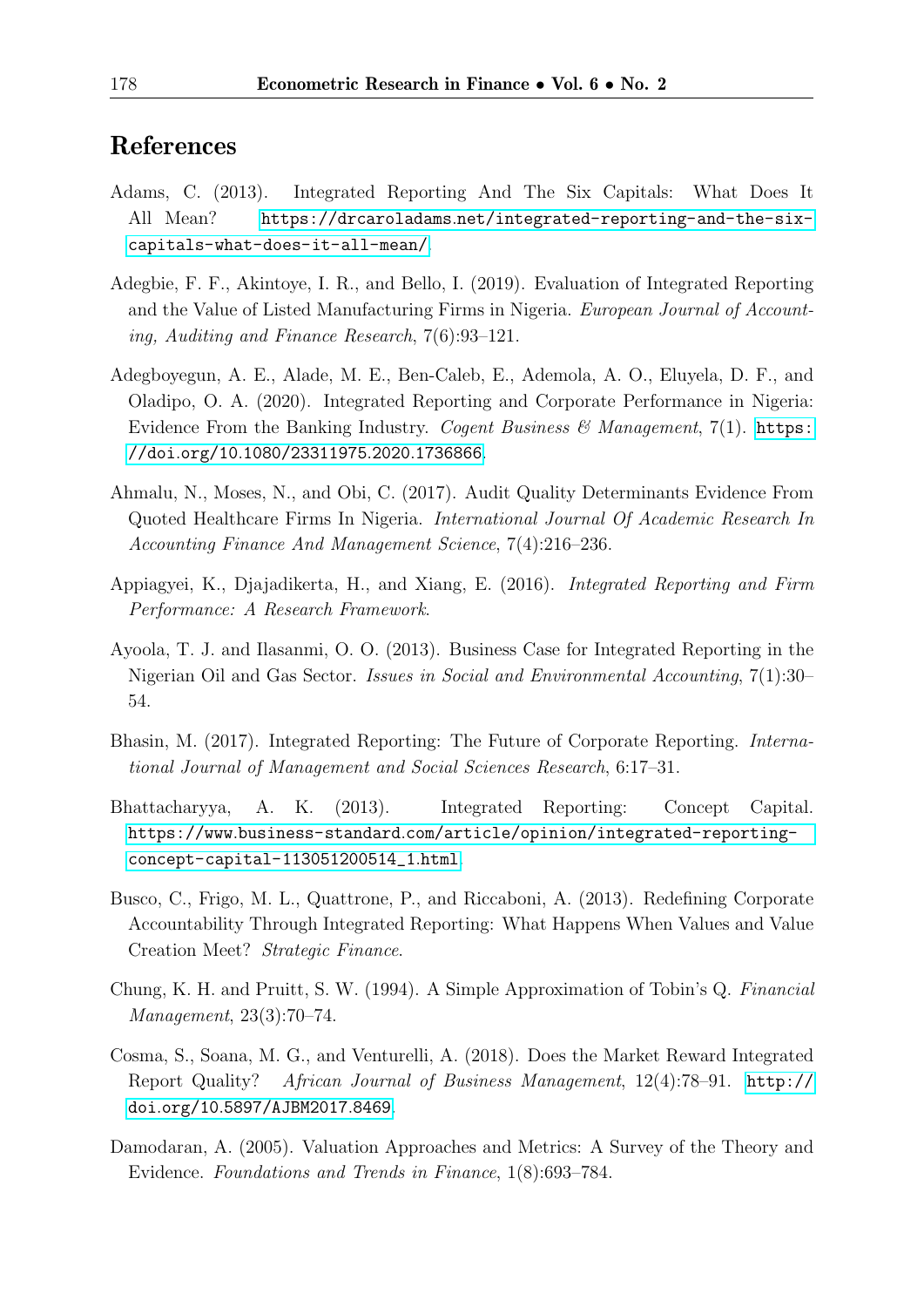- <span id="page-16-10"></span>Doni, F., Gasperini, A., and Pavone, P. (2016). Early Adopters of Integrated Reporting: The Case of the Mining Industry in South Africa. African Journal of Business Management, 10(9):187–208.
- Eccles, R. G., Cheng, B., and Saltzman, D., editors (2010). The Landscape of Integrated Reporting: Reflections and Next Steps. Harvard Business School. https://www.thecaq.[org/landscape-integrated-reporting-reflections](https://www.thecaq.org/landscape-integrated-reporting-reflections-and-next-steps/)[and-next-steps/](https://www.thecaq.org/landscape-integrated-reporting-reflections-and-next-steps/).
- <span id="page-16-0"></span>Eccles, R. G. and Krzus, M. P. (2010). One Report: Integrated Reporting for a Sustainable Strategy. John Wiley & Sons, Inc.
- Eccles, R. G. and Krzus, M. P. (2012). One Report: Integrated Reporting for a Sustainable Strategy. John Wiley & Sons, Inc.
- <span id="page-16-8"></span>Erdem, T. and Swait, J. (1998). Brand Equity as a Signaling Phenomenon. Journal of Consumer Psychology, 7(2):131–157.
- <span id="page-16-6"></span>Ernst and Young Global Ltd. (2014). Integrated Reporting: Elevating Value.
- <span id="page-16-7"></span>Freeman, R. E. (1984). Strategic Management: A Stakeholder Approach. Cambridge University Press.
- <span id="page-16-11"></span>Global Reporting Initiative (2006). Sustainability Reporting Guidelines, Version 3. [https:](https://www.globalreporting.org/) //www.[globalreporting](https://www.globalreporting.org/).org/.
- <span id="page-16-2"></span>Haji, A. A. and Anifowose, M. (2016). The Trend Of Integrated Reporting Practice In South Africa: Ceremonial Or Substantive? Sustainability Accounting, Management and Policy Journal, 7(2):190–224.
- <span id="page-16-5"></span>Haller, A. and Staden, v. C. (2014). The Value Added Statement - An Appropriate Instrument for Integrated Reporting. Accounting, Auditing and Accountability Journal, 27(7):1190–1216.
- <span id="page-16-3"></span>Higgins, C., Stubbs, W., and Love, T. (2014). Walking the Talk(s): Organisational Narratives of Integrated Reporting. Accounting, Auditing and Accountability Journal, 27(7):1090–1119.
- <span id="page-16-1"></span>Hoffman, M. (2012). Integrated Reporting in Practice: The South African Story. [https:](https://assets.kpmg/content/dam/kpmg/pdf/2013/04/the-south-african-story.pdf) //assets.[kpmg/content/dam/kpmg/pdf/2013/04/the-south-african-story](https://assets.kpmg/content/dam/kpmg/pdf/2013/04/the-south-african-story.pdf).pdf.
- <span id="page-16-4"></span>IIRC (2013). International Integrated Reporting Framework.
- <span id="page-16-9"></span>IPIECA (2005). A Guide to Developing Biodiversity Action Plans for the Oil and Gas Sector. https://www.ipieca.[org/resources/good-practice/a-guide-to](https://www.ipieca.org/resources/good-practice/a-guide-to-developing-biodiversity-action-plans-for-the-oil-and-gas-sector/)[developing-biodiversity-action-plans-for-the-oil-and-gas-sector/](https://www.ipieca.org/resources/good-practice/a-guide-to-developing-biodiversity-action-plans-for-the-oil-and-gas-sector/).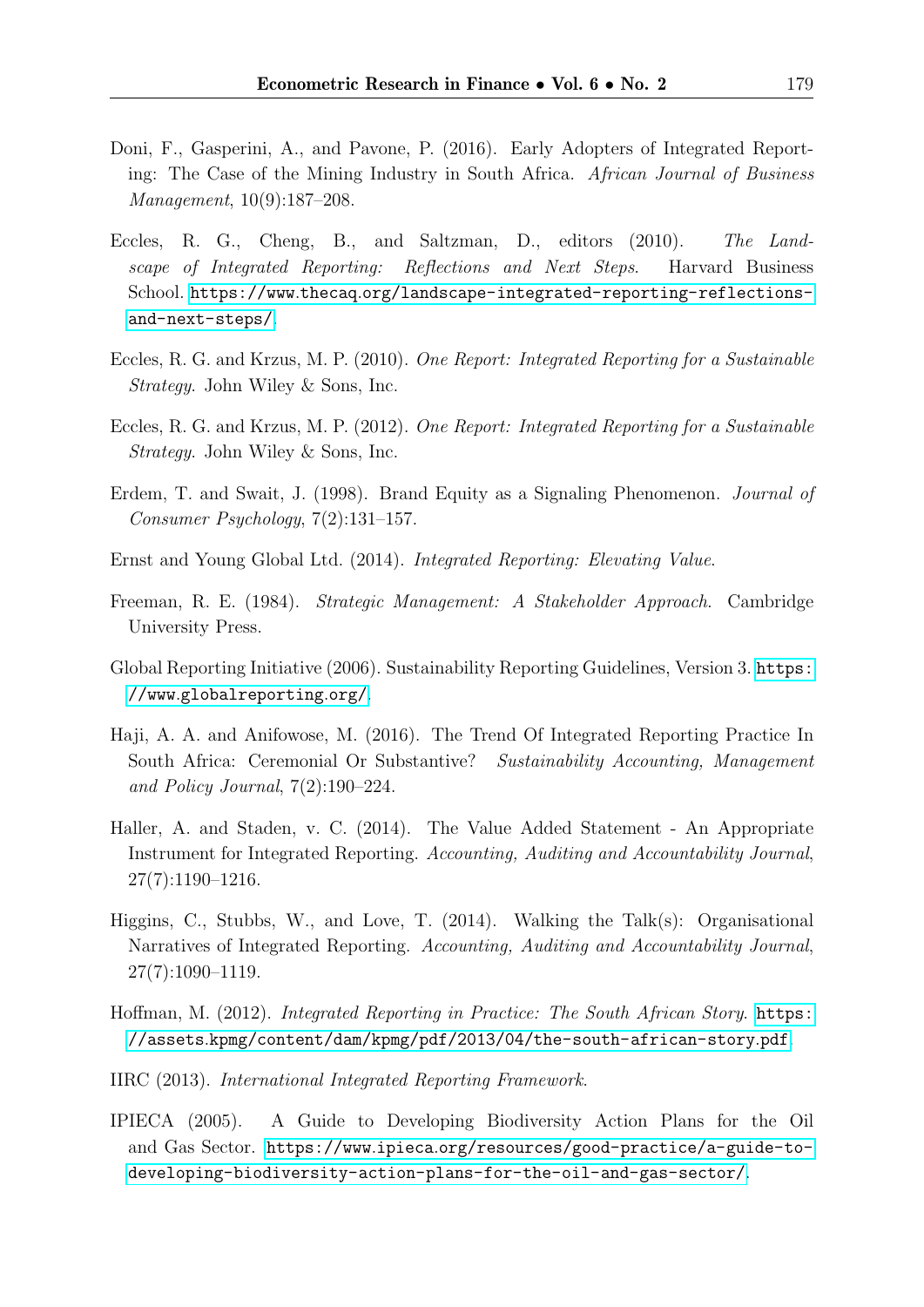- <span id="page-17-10"></span>Iyoha, F. O., Ojeka, S. A., and Ogundana, O. M. (2017). Bankers' Perspectives on Integrated Reporting for Value Creation: Evidence From Nigeria. Banks and Bank Systems, 12(2):100–105. [http://dx](http://dx.doi.org/10.21511/bbs.12(2).2017.10).doi.org/10.21511/bbs.12(2).2017.10.
- <span id="page-17-12"></span>Kaldor, N. (1966). Marginal Productivity and the Macro-Economic Theories of Distribution: Comment on Samuelson and Modigliani. Review of Economic Studies, 33(4):309– 319.
- <span id="page-17-9"></span>Kirmani, A. and Rao, A. (2000). No Pain, No Gain: A Critical Review of the Literature on Signaling Unobservable Product Quality. Journal of Marketing, 64(2):66–79.
- <span id="page-17-1"></span>Lee, K. W. and Yeo, G. H. (2016). The Association Between Integrated Reporting and Firm Valuation. Review of Quantitative Finance and Accounting, 47(4):1221–1250.
- <span id="page-17-2"></span>Madan, L. B. (2017). Integrated Reporting: The Future of Corporate Reporting. International Journal of Management and Social Sciences Research, 6(2):17–31.
- <span id="page-17-0"></span>Main, N. and Hespenheide, E. (2012). Integrated Reporting: The New Big Picture. https://www2.deloitte.[com/us/en/insights/deloitte-review/issue-10/](https://www2.deloitte.com/us/en/insights/deloitte-review/issue-10/integrated-reporting-the-new-big-picture.html) [integrated-reporting-the-new-big-picture](https://www2.deloitte.com/us/en/insights/deloitte-review/issue-10/integrated-reporting-the-new-big-picture.html).html.
- <span id="page-17-8"></span>McKinsey and Company, Koller, T., Goedhart, M., and Wessels, D. (2010). Valuation: Measuring and Managing the Value of Companies. John Wiley & Sons, Inc.
- <span id="page-17-4"></span>Nurkumalasari, I. S., Restuningdiah, N., and Sidharta, E. A. (2019). Integrated Reporting Disclosure and Its Impact on Firm Value: Evidence in Asia. International Journal of Business, Economics and Law, 18(5):99–108.
- <span id="page-17-3"></span>Orshi, T. S., Dandago, K. I., and Isha, R. (2019). Do Boards Determine Integrated Reporting in Nigerian Listed Oil and Gas Firms? SEISENSE Journal of Management,  $2(4):35-50.$
- <span id="page-17-7"></span>Oyedokun, G. E., Egberioyinemi, E., and Tonademukaila, A. (2019). Environmental Accounting Disclosure and Firm Value of Industrial Goods Companies in Nigeria. IOSR Journal of Economics and Finance, 10(1):7–27.
- <span id="page-17-11"></span>Setia, N., Abhayawansa, S., Joshi, M., and Huynh, A. V. (2015). Integrated Reporting in South Africa: Some Initial Evidence. Sustainability Accounting, Management and Policy Journal, 6(3):397–424.
- <span id="page-17-6"></span>Sinclair, J. (2013). Going Down the Integrated Reporting Path. The Chartered Accountants Journal, 92(9):50–51.
- <span id="page-17-5"></span>Solomon, J. and Maroun, W. (2012). Integrated Reporting: The Influence of King III On Social, Ethical and Environmental Reporting.